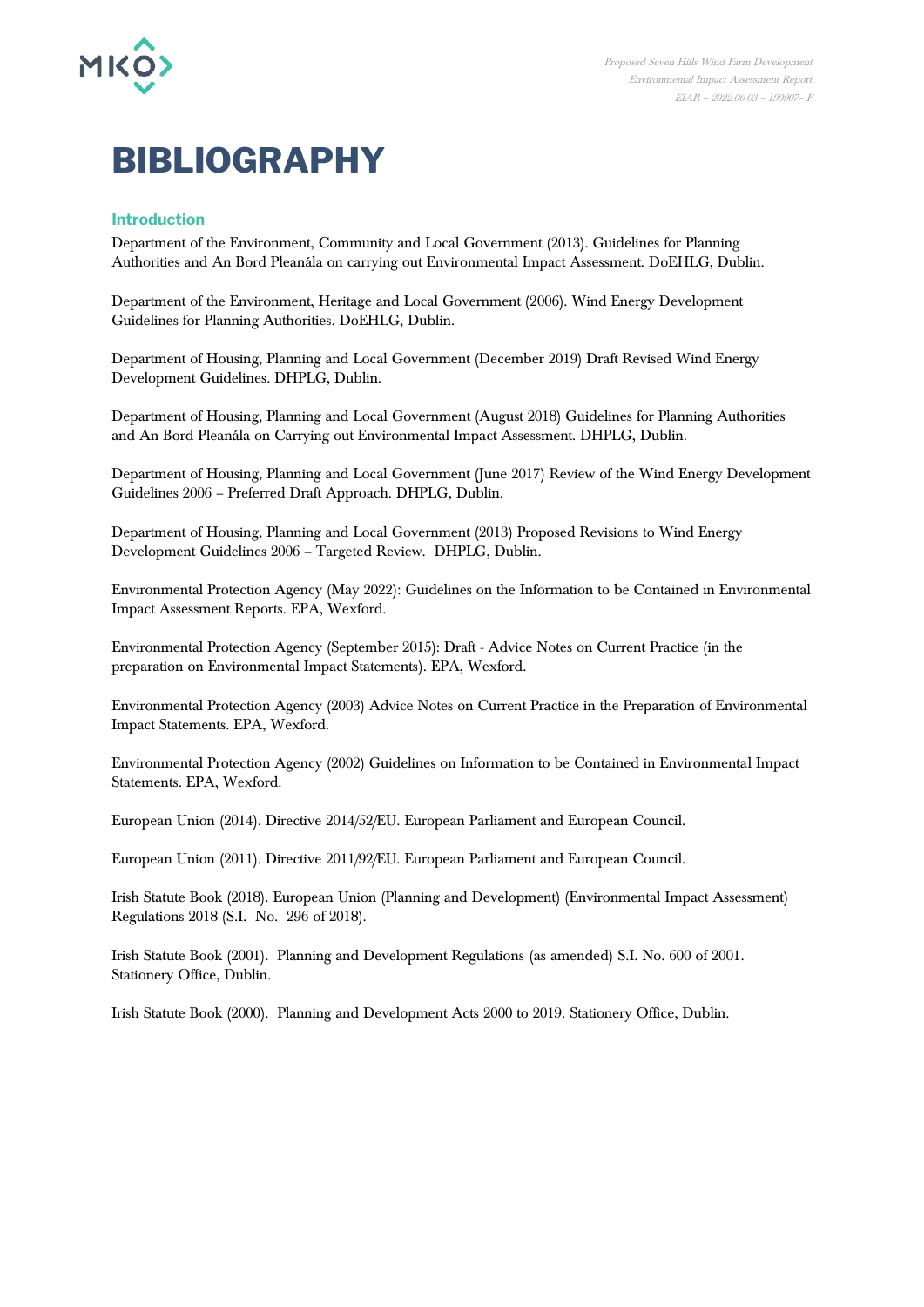

## **Background to the Proposed Development**

Adopted Roscommon County Development Plan 2022-2028

Council of the European Union (2014). 2030 Climate and Energy Policy Framework, Brussels.

Council of the European Union (2009). Directive on the Promotion of the Use of Energy from Renewable Sources (Directive 2009/28/EC), Brussels.

Climate Action Network Europe (2018). Off Target Report, Brussels.

Climate Change Advisory Council (2019). Annual Review 2019, ISBN: 978-1-84095-848-5 Eurostat- [https://ec.europa.eu/eurostat/documents/2995521/10335438/8-23012020-AP-EN.pdf/292cf2e5-8870-4525-](https://ec.europa.eu/eurostat/documents/2995521/10335438/8-23012020-AP-EN.pdf/292cf2e5-8870-4525-7ad7-188864ba0c29) [7ad7-188864ba0c29](https://ec.europa.eu/eurostat/documents/2995521/10335438/8-23012020-AP-EN.pdf/292cf2e5-8870-4525-7ad7-188864ba0c29)

Commission for Regulation of Utilities (2018) Enduring Connection Policy Stage 1 (ECP-1). Dublin

Department of Climate Change, Action & Environment (2021). Climate Action and Low Carbon Development (Amendment) Bill 2021.

Department of Climate Change, Action & Environment (2021). Climate Action Plan 2021

Department of Climate Change, Action & Environment. Renewable Energy Support Scheme

Department of Climate Change, Action & Environment (2018). National Adaptation Framework - Planning for a Climate Resilient Ireland 2018.

Department of Climate Change, Action & Environment (2017) National Mitigation Plan 2017

Department of Climate Change, Action & Environment (2017). Fourth Progress Report on the National Renewable Energy Action Plan.

Department of Climate Change, Action & Environment (2016). Draft Renewable Electricity Policy and Development Framework.

Department of Climate Change, Action & Environment (2016). Code of Practice for Wind Energy Development in Ireland - Guidelines for Community Engagement 2016.

Department of Climate Change, Action & Environment (2014). National Policy Position on Climate Action and Low Carbon Development.

Department of Climate Change, Action & Environment (2015). Climate Action and Low Carbon Development Act 2015.

Department of Climate Change, Action & Environment (2018). National Climate Change Adaptation Framework.

Department for Communications, Marine and Natural Resources (2007). Delivering a Sustainable Energy Future for Ireland: The Energy Policy Framework 2007 – 2020.

Department of Communications, Energy & Natural Resources (2015). White Paper on Energy Policy in Ireland 2015-2030, Dublin.

Department of Communications, Energy and Natural Resources (2012). Strategy for Renewable Energy 2012 – 2020

Department of the Environment, Heritage and Local Government (2006). Wind Energy Guidelines 2006.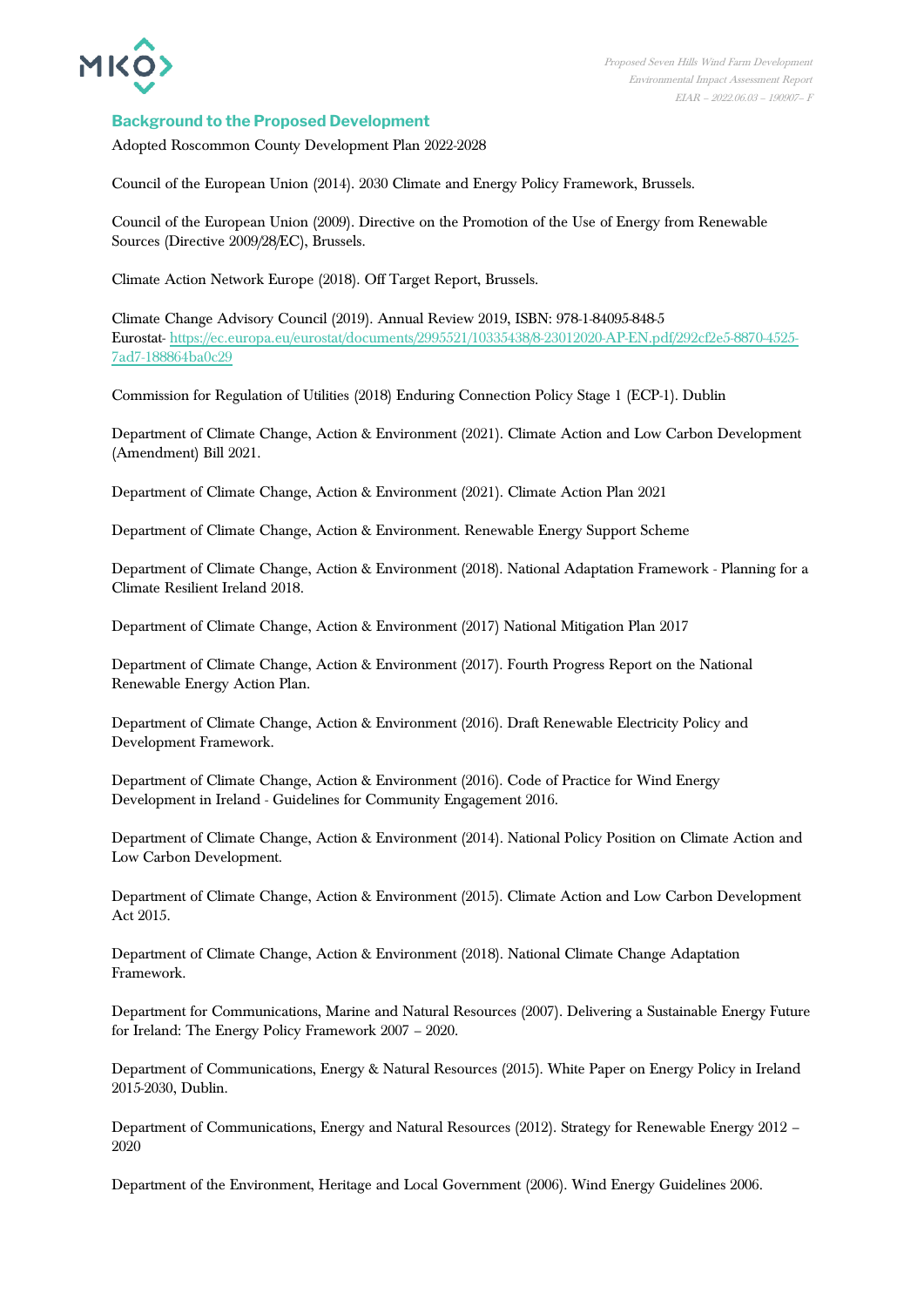

Department of Housing, Planning, Community and Local Government (2017). Interim Guidelines for Planning Authorities on Statutory Plans, Renewable Energy and Climate Change.

Department of Housing, Planning, Community and Local Government (2017). Department Circular PL5/2017

Department of Housing, Planning, Community and Local Government (2019) Draft Revised Wind Energy Development Guidelines

Department of Climate Change, Action & Environment. Renewable Energy Support Scheme

Department of Agriculture, Food and Marine. Forest Service Guidelines. EirGrid (2020) All Island Generation Capacity Statement 2020 – 2029, Dublin.

Environmental Protection Agency (2021). Ireland's Greenhouse Gas Emission Projections 2020-2040.

Government of Ireland (2020) Programme for Government 2020.

Government of Ireland (2018). Project Ireland 2040 National Planning Framework

Irish Wind Energy Association (2012). Best Practice Guidelines for the Irish Wind Energy Industry.

Irish Wind Energy Association (2013). Best Practice Principles in Community Engagement and Community Commitment 2013.

Joint Committee on Climate Action (2019). Climate Change: A Cross-Party Consensus for Action.

Northern and Western Regional Assembly (2020). Regional Spatial and Economic Strategy, Northern and Western Region, 2020

Sustainable Energy Authority of Ireland (2019), National Energy Projections.

Sustainable Energy Authority of Ireland (2020), Energy in Ireland 2020 Report.

Sustainable Energy Authority of Ireland (2020), Renewable Energy in Ireland 2020 Update.

United Nations (1992). United Nations Framework Convention on Climate Change

United Nations (1997). Kyoto Protocol to the United Nations Framework Convention on Climate Change

United Nations (2012). Doha Amendment to the Kyoto Protocol

United Nations (2015). COP21 Paris Agreement, Paris.

United Nations (2019). COP25 Climate Change Conference, Madrid.

United Nations (2021). COP26 Climate Change Conference, Glasgow.

### **Consideration of Reasonable Alternatives**

Adopted Roscommon County Development Plan 2022-2028

Department of Housing, Planning and Local Government (December 2019) Draft Revised Wind Energy Development Guidelines. DHPLG, Dublin.

Department of Housing, Planning and Local Government (September 2017). Ireland 2040 – Our Plan. Dublin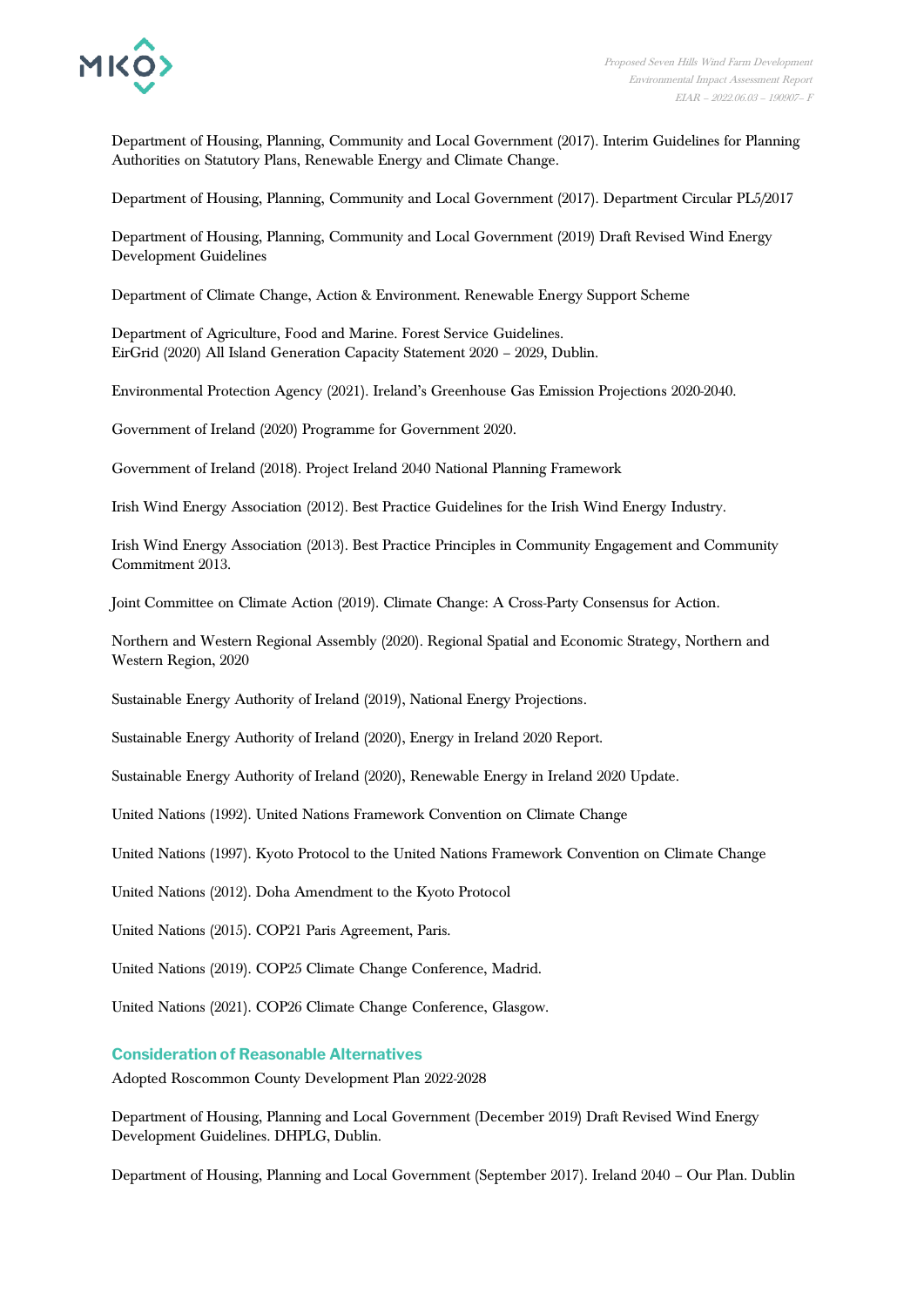

Department of the Environment, Heritage and Local Government (2006). Wind Energy Development Guidelines 2006.

Environmental Protection Agency (2022): Guidelines on the Information to be contained in Environmental Impact Assessment Reports.

European Union (2017) Guidance on the preparation of the EIA Report (Directive 2011/92/EU as amended by 2014/52/EU).

Sustainable Energy Authority of Ireland (April 2013) Methodology for Local Authority Renewable Energy Strategies. RPS, Ireland.

## **Description of the Proposed Development**

Commission for the Regulation of Utilities (2017) Review of Typical Consumption Figures Decision. [https://www.cru.ie/document\\_group/review-of-typical-consumption-figures-decision-paper/](https://www.cru.ie/document_group/review-of-typical-consumption-figures-decision-paper/)

Department of Communications, Climate Action and Environment (2018) Renewable Electricity Support Scheme (RESS) 1. DCCAE, Dublin.

Department of Agriculture, Fisheries and Food, Kildare. Environmental Protection Authority (2007). ACT Environmental Protection Guidelines for Construction and Land Development in the ACT.

Department of the Environment, Heritage and Local Government (2006) Wind Energy Development Guidelines for Planning Authorities (Revised). Stationery Office, Dublin.

Environmental Protection Agency Ireland (2009) Code of Practice: Wastewater Treatment and Disposal Systems Serving Single Houses. EPA, Wexford.

Environmental Protection Agency Ireland (1999) Wastewaster Treatment Manuals - Treatment Systems for Small Communities, Business, Leisure Centres and Hotels. EPA, Wexford.

Institute of Geologists Ireland (2007) Guide for Drilling Wells for Private Water Supplies. IGI, Dublin. Irish Statute Book (2007) Waste Management (Collection Permit) Regulations, 2007 as amended (S.I. No. 820 of 2007)

Office of Public Works Construction, Replacement or Alteration of Bridges and Culverts - A Guide to Applying for Consent under Section 50 of the Arterial Drainage Act, 1945. Available at: <https://www.gov.ie/en/publication/957aa7-consent-requirements-constructionalteration-of-watercourse-infrastru/>

Scottish Natural Heritage (2013) Research and Guidance on Restoration and Decommissioning of Onshore Wind Farms Commissioned Report No. 591/ SNH, Stirling.

## **Population and Human Health**

American Wind Energy Association and Canadian Wind Energy Association (2009). Wind Turbine Sound and Health Effects - An Expert Panel Review, USA and Canada.

Australian Government National Health and Medical Research Council (NHMRC) Wind Turbines & Health (2010). A Rapid Review of the Evidence. Australia.

Baringa (2019) Wind for a Euro: Cost-benefit analysis of wind energy in Ireland 2000-2020

BiGGAR Economics (2016). Wind Farms and Tourism Trends in Scotland. Midlothian, Scotland.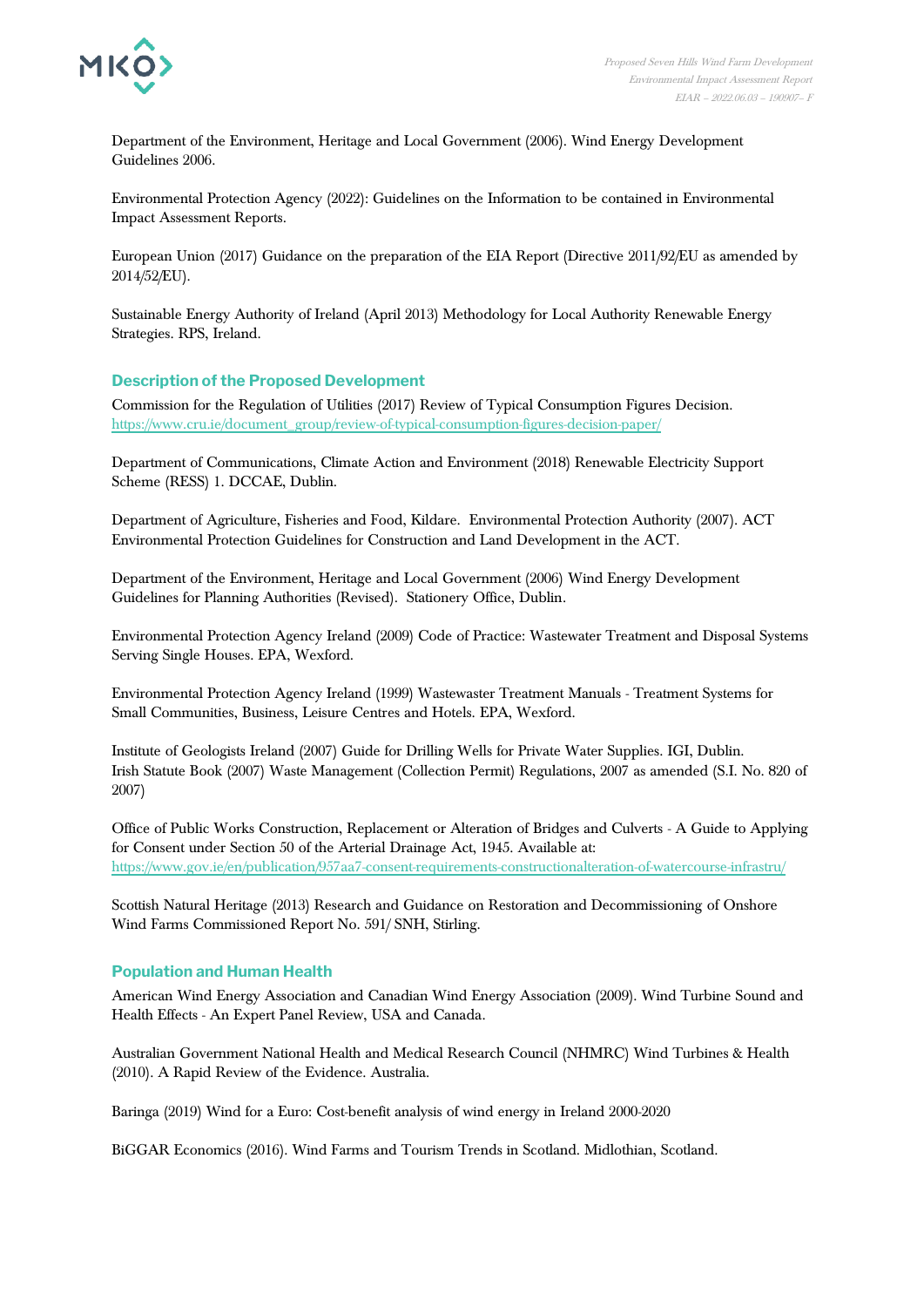

Central Statistics Office Ireland (2012). Census of Agriculture 2010 Detailed Results. [www.cso.ie](http://www.cso.ie/)

Central Statistics Office Ireland (2018). Census Results 2011 & 2016. [www.cso.ie](http://www.cso.ie/)

Centre for Economics and Business Research (2014) The effect of wind farms on house prices. Renewable UK, London.

Climate and Health Alliance (2012). Position Statement on Health and Wind Turbines. Australia.

Danish Wind Energy Association (2003) Shadow Variations from Wind Turbines.

Department of Communications, Climate Action and Environment (2021) Climate Action Plan (CAP).

Department of Housing, Planning and Local Government (December 2019) Draft Revised Wind Energy Development Guidelines. DHPLG, Dublin.

Department of Housing, Planning and Local Government (June 2017) Review of the Wind Energy Development Guidelines 2006 – Preferred Draft Approach. DHPLG, 2017.

Department of the Environment, Heritage and Local Government (2007). National Climate Change Strategy 2007 – 2012. Stationery Office, Dublin.

Department of the Environment, Heritage and Local Government (2006). Wind Energy Development Guidelines for Planning Authorities (Revised). Stationery Office, Dublin.

Discover Ireland www.discoverireland.ie

Environmental Protection Agency (2022). Guidelines on the Information to be Contained in Environmental Impact Statements. EPA, Wexford.

Environmental Protection Agency (April 2021) Ireland's Final Greenhouse Gas Emissions. [www.epa.ie](https://www.epa.ie/publications/monitoring--assessment/climate-change/air-emissions/05690-EPA-GHG-Inventory-Report-Final.pdf)

ESB (2017) EMF & You: Information about Electric & Magnetic Fields and the electricity transmission system in Ireland (https://esb.ie/docs/default-source/default-document-library/emf-publicinformation\_booklet\_v9.pdf?sfvrsn=0).

Fáilte Ireland (2008). Visitor Attitudes on the Environment: Wind Farms.

Fáilte Ireland (2012). Visitor Attitudes on the Environment: Wind Farms – Update on 2007 Research'

Fáilte Ireland (August 2018) 2017 Topline Tourism Performance By Region. [www.failteireland.ie](https://www.failteireland.ie/FailteIreland/media/WebsiteStructure/Documents/3_Research_Insights/2_Regional_SurveysReports/2017-topline-regional-performance-(003).pdf?ext=.pdf)

Fáilte Ireland (March 2021) Key Tourism Facts 2019. [www.failteireland.ie](https://www.failteireland.ie/FailteIreland/media/WebsiteStructure/Documents/3_Research_Insights/4_Visitor_Insights/KeyTourismFacts_2019.pdf?ext=.pdf)

Fáilte Ireland (September 2019). Tourism Facts 2018. Fáilte Ireland. Available at: [www.failteireland.ie](http://www.failteireland.ie/)

Health & Safety Authority (2006) Guidelines on the Procurement, Design and Management Requirements of the Safety, Health and Welfare at Work (Construction) Regulations.

Heblich, Dr. S. et al (2016) Impact of wind Turbines on House Prices in Scotland. Climate Xchange

Helimax Energy (2008). Shadow Flicker Analysis. Stantec, Ontario.

HSE Public Health Medicine Environment and Health Group (2017) Position Paper on Wind Turbines and Public Health. Ireland.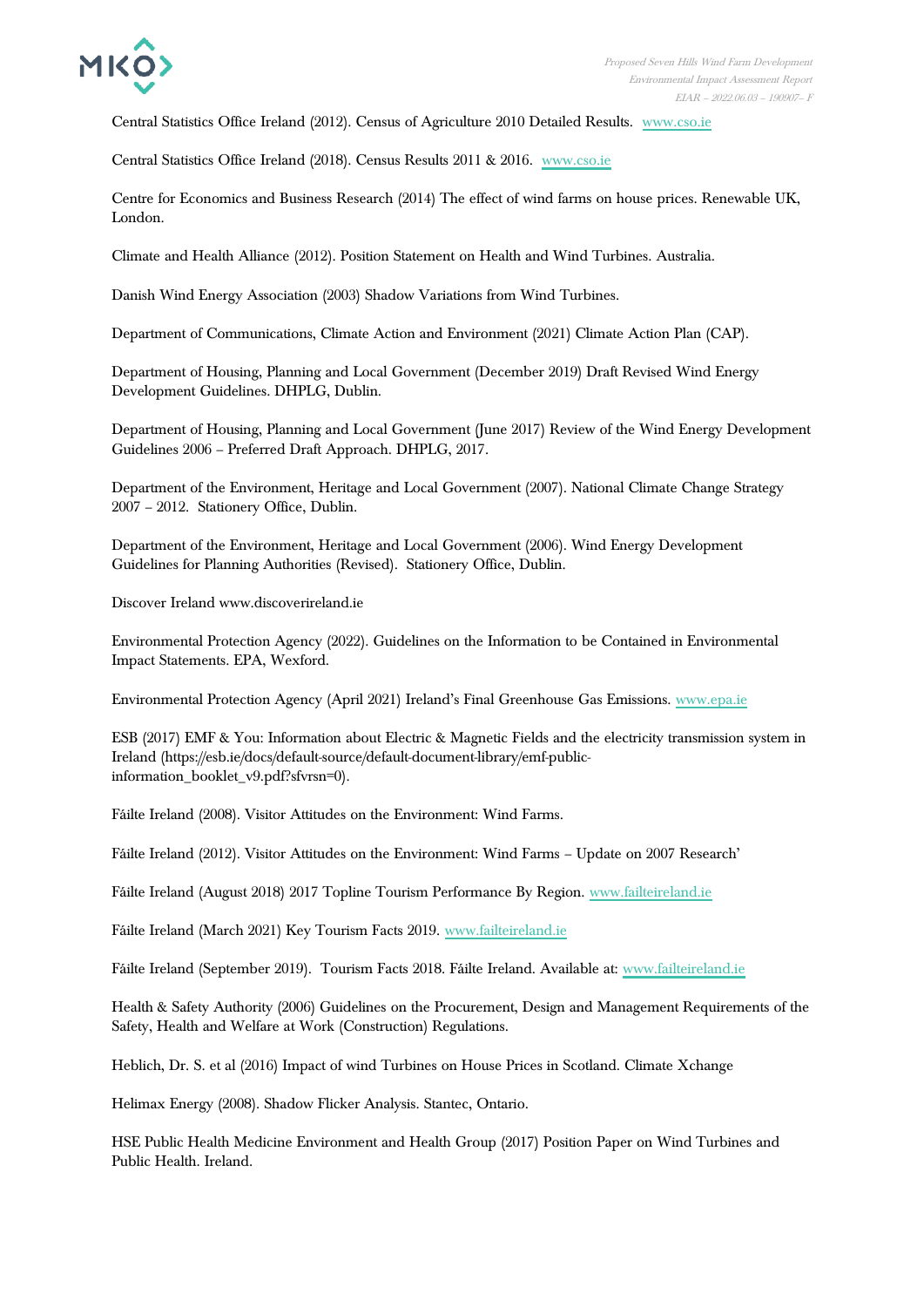

Irish Wind Energy Association (2009). Jobs and Investment in Irish Wind Energy – Powering Ireland's Economy. Deloitte, Ireland.

Irish Wind Energy Association (2014). "An Enterprising Wind" An economic analysis of the job creation potential of the wind sector in Ireland, Siemens Limited, Dublin.

Irish Wind Energy Association (January 2020) Interactions Opinion Poll on Wind Energy. Ireland

Lawrence Berkley National Laboratory (2013) A Spatial Hedonic Analysis of the Effects of Wind Energy Facilities on Surrounding Property Values in the United States.

Lawrence Berkley National Laboratory (2009). The Impact of Wind Power Projects on Residential Property Values in the United States: A multi-Site Hedonic Analysis. US Department of Energy London.

Massachusetts Departments of Environmental Protection and Public Health (2012). Wind Turbine Health Impact Study -Report of Independent Expert Panel. USA.

Massachusetts Institute of Technology (2014) Wind Turbines and Health, A Critical Review of the Scientific Literature, Journal of Occupational and Environmental Medicine Vol. 56 (11).

Met Éireann (2013). 30 Year Averages. https://www.met.ie/climate/30-year-averages

Noble Environmental Power LLC (2006). Wind Fact Sheet #4: Shadow Flicker. Noble Environmental Power, Connecticut.

Pőyry (2014) The Value of Wind Energy to Ireland A report to Irish Wind Energy Association. Cambridge Economics.

Renewable UK (2010). Wind Turbine Syndrome - An independent review of the state of knowledge about the alleged health condition. London, UK.

Siemens (2014) An Enterprising Wind" An economic analysis of the job creation potential of the wind sector in Ireland

Sustainable Energy Authority of Ireland (2003). Attitudes Towards the Development of Wind Farms in Ireland'. SEAI, Dublin.

Sustainable Energy Authority of Ireland (2011), Wind Energy Roadmap 2011 to 2050[. www.seai.ie](https://www.seai.ie/publications/Wind_Energy_Roadmap_2011-2050.pdf)

Sustainable Energy Authority of Ireland (October 2017). 'Attitudes Towards the Development of Wind Farms in Ireland'. SEAI, Dublin.

Sustainable Energy Ireland (2003). Attitudes Towards the Development of Wind Farms in Ireland'. SEI, Dublin.

UK Department of Energy and Climate Change (2010). Update of Shadow Flicker Evidence Base. DECC,

Warren, C.R. et al., (2005). Green on Green: Public Perceptions of Wind Power in Scotland and Ireland. Journal of Environmental Planning and Management 48(6): 853-875.

Wind Energy Ireland & KPMG (April 2021) Economic impact of onshore wind in Ireland. [www.windenergyireland.com](http://www.windenergyireland.com/)

Wind Energy Ireland & MaREI (March 2021) Our Climate Neutral Future Zero by 50. [www.windenergyireland.com](https://windenergyireland.com/images/files/our-climate-neutral-future-0by50-final-report.pdf)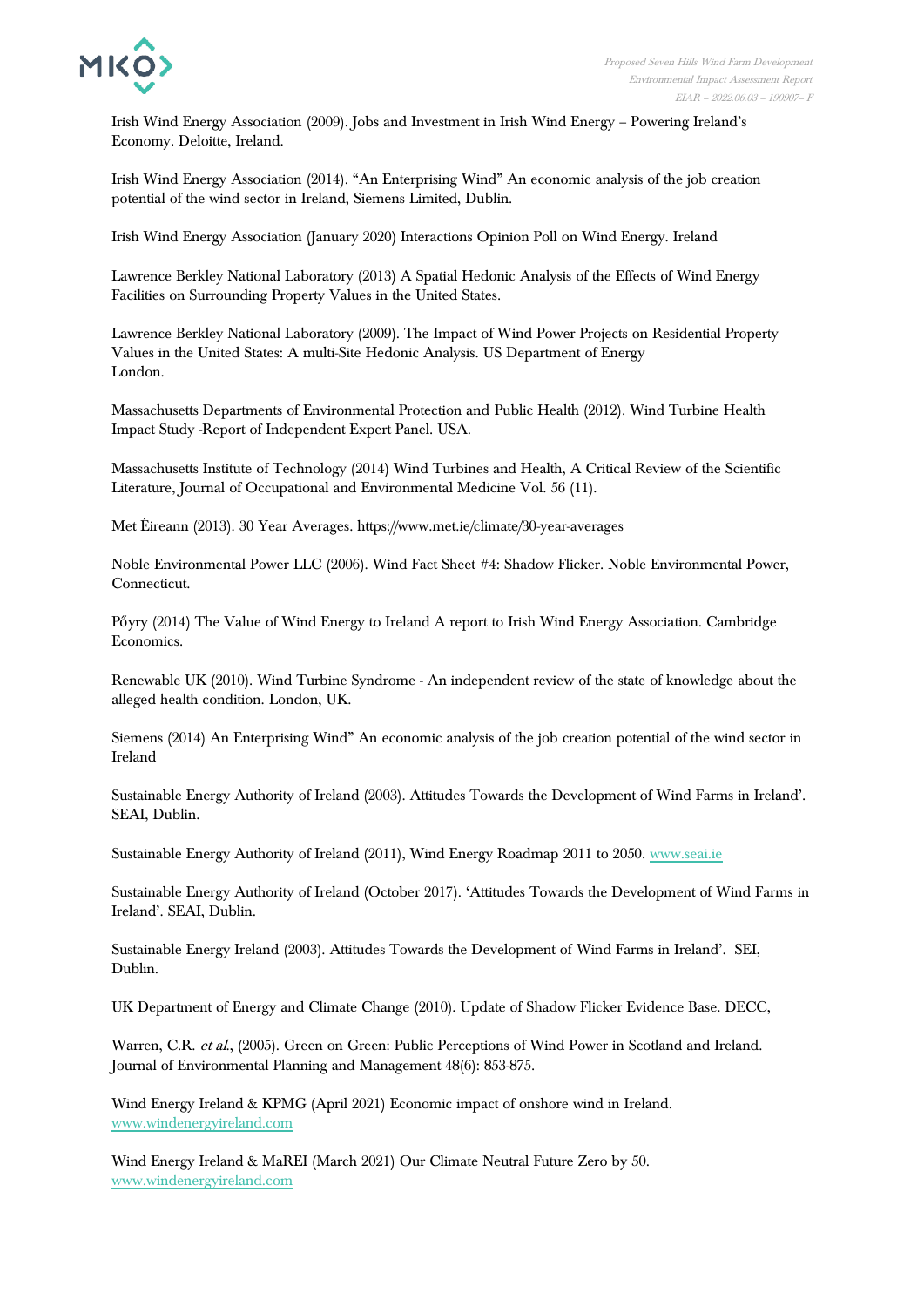

Wind Energy Ireland (January 2021) Public Attitudes Monitor. [www.windenergyireland.com](https://windenergyireland.com/images/files/2032-wei-version-2020-for-media.pdf)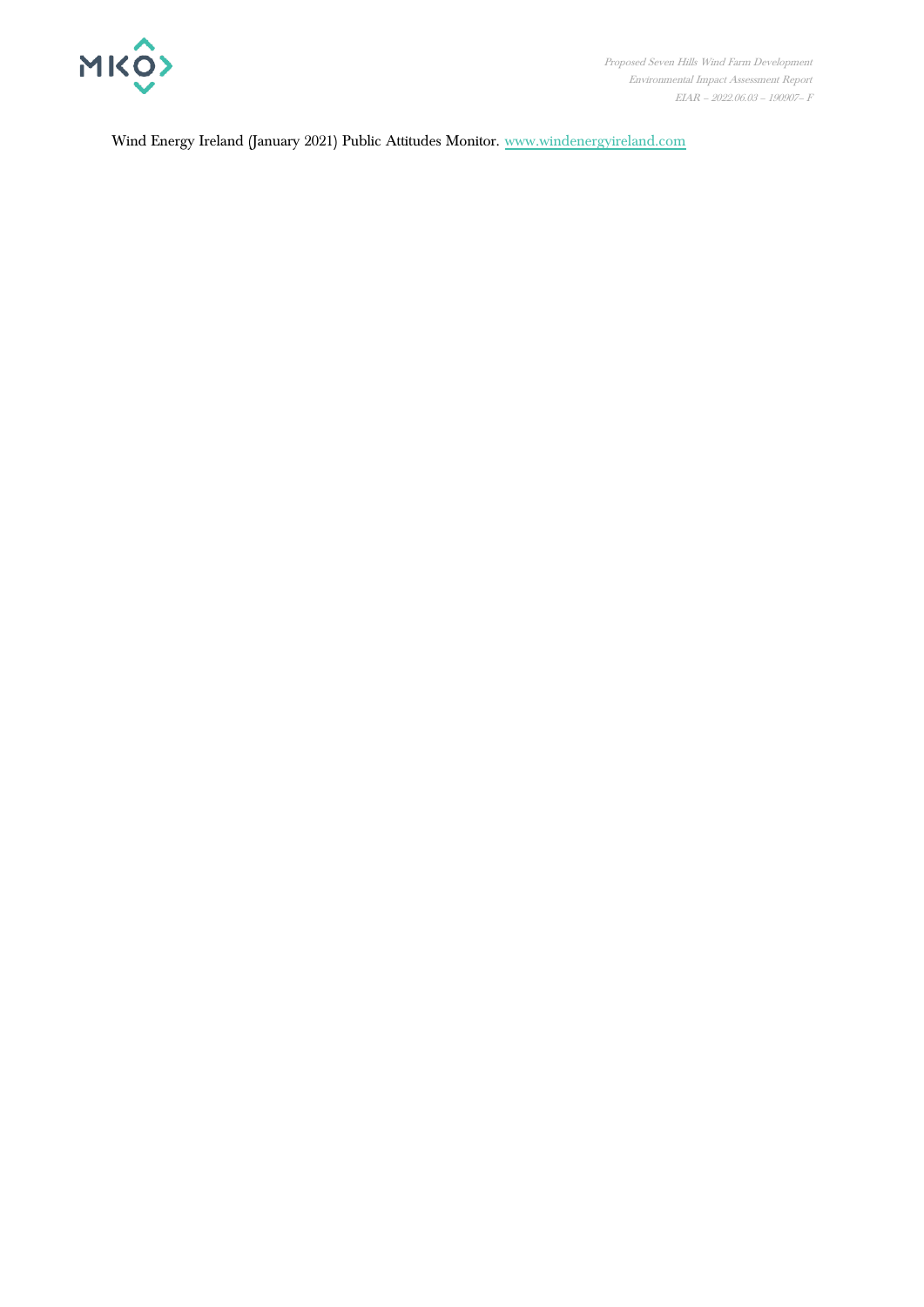

## **Biodiversity**

Collins, J. (ed.) (2016) Bat Surveys for Professional Ecologists: Good Practice Guidelines (3rd edn.). The Bat Conservation Trust, London.

Bailey, M. and Rochford J. (2006) Otter Survey of Ireland 2004/2005. Irish Wildlife Manuals, No. 23. National Parks and Wildlife Service, Department of Environment, Heritage and Local Government, Dublin, Ireland.

Crowe, O., Wilson, J., Aznar, I. and More, S.J. (2009). A review of Ireland's waterbirds, with emphasis on wintering migrants and reference to H5N1 avian influenza. Irish Veterinary Journal 62, 800–811.

Crowe, O. (2005) Ireland's Wetlands and their Waterbirds: Status and Distribution. BirdWatch Ireland, Rockingham, Co. Wicklow.

EC (2007b) Interpretation Manual of European Union Habitats. Version EUR 27. European Commission, DG Environment.

EPA 2017, Draft Guidelines On The Information To Be Contained In Environmental Impact Assessment Reports, Online, Available at: https://www.epa.ie/pubs/advice/ea/EPA%20EIAR%20Guidelines.pdf, Date accessed: 01/04/2019

EPA, 2019, Water status data. Online, Available at http://www.epa.ie, Accessed: 01/04/2019.

European Communities (Environmental Impact Assessment) Regulations, 1989 to 2001.

European Communities (Natural Habitats) Regulations, 2011 – http://www.irishstatutebook.ie.

Fossitt, J. A. (2000). A Guide to Habitats in Ireland. Dublin: The Heritage Council.

Habitats Directive (92/43/EEC).

CIEEM (2016) Institute of Ecology and Environmental Management Draft Guidelines for Ecological Impact Assessment: Terrestrial, Freshwater and Coastal

CIEEM (2018) Institute of Ecology and Environmental Management Draft Guidelines for Ecological Impact Assessment: Terrestrial, Freshwater and Coastal

Marnell, F., Kingston, N. & Looney, D. (2009) Ireland Red List No. 3: Terrestrial Mammals, National Parks and Wildlife Service, Department of the Environment, Heritage and Local Government, Dublin, Ireland.

NatureScot (2021). Bats and onshore wind turbines: survey, Assessment and mitigation. Version: August 2021 (updated with minor revisions).

Natural England (2014). Bats and onshore wind turbines: interim guidance. Third Edition TIN051. English Nature.

Nealon, Ú.C. (2016) Bats and wind farms in Ireland: An assessment of current practices in surveying and monitoring. Oral presentation at the 1st Ecology and Evolution Ireland conference, Sligo.

Northern Ireland Environment Agency (2011) Bat Survey – Specific Requirements for Wind Farm Proposals.

NPWS (2008) The Status of EU Protected Habitats and Species in Ireland. Conservation Status in Ireland of Habitats and Species listed in the European Council Directive on the Conservation of Habitats, Flora and Fauna 92/43/EEC.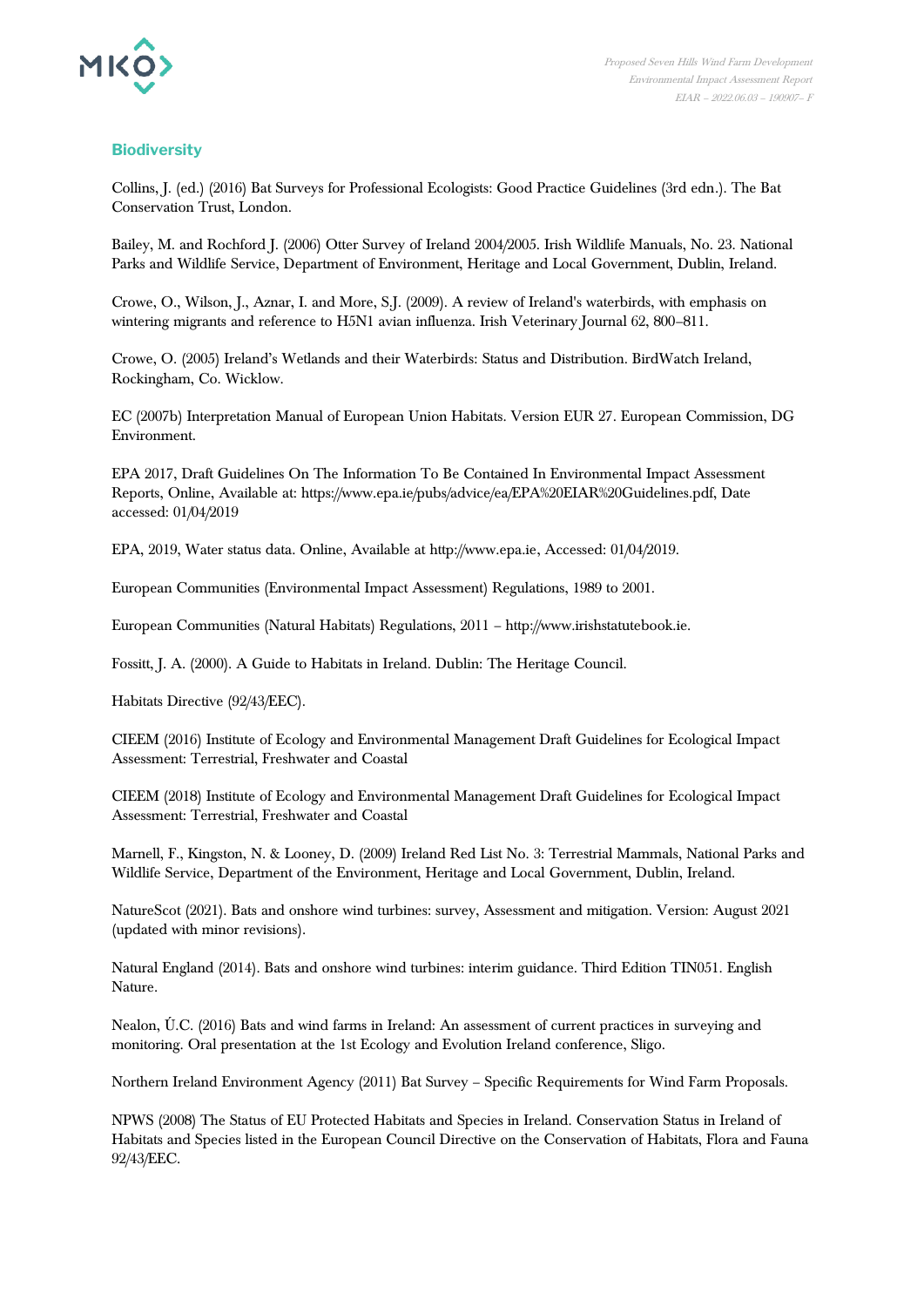

NPWS Protected Site Synopses and maps available on http://www.npws.ie/en/ProtectedSites/.

NPWS (2019), Natural Heritage Areas (NHA), Online, Available at: https://www.npws.ie/protected-sites/nha, Accessed: 01/09/2019

NPWS (2019), Online map for protected bryophytes,

http://dahg.maps.arcgis.com/apps/webappviewer/index.html?id=71f8df33693f48edbb70369d7fb26b7e, Online, Accessed: 01/06/2020.

TII (2004) Environmental Impact Assessment of National Road Schemes – A Practical Guide, National Roads Authority, Dublin.

TII (2004) Guidelines for the Treatment of Noise and Vibration in National Road Schemes (1 ed.). Dublin: National Roads Authority.

TII (2005) Guidelines for the Crossing of Watercourses during the Construction of National Road Schemes. Dublin: National Roads Authority.

TII (2006) Best Practice Guidelines for the Conservation of Bats in the Planning of National Road Schemes. Dublin: National Roads Authority.

TII (2006) Guidelines for the Protection and Preservation of Trees, Hedgerows and Scrub Prior to, During and Post-Construction of National Road Schemes. Dublin: National Roads Authority.

TII (2006) Guidelines for the Treatment of Bats during the Construction of National Road Schemes. Dublin: National Roads Authority.

TII (2008). Guidelines for the Creation, Implementation and Maintenance of an Environmental Operating Plan. Dublin: National Roads Authority.

TII (2009) Guidelines on Ecological Surveying Techniques for Protected Flora and Fauna on National Road Schemes. Dublin: National Roads Authority.

O'Neill et al. (2009) Irish Semi Irish Semi-natural natural Grasslands Survey Annual Report No. 2: Counties Cavan, Leitrim, Longford & Monaghan. Bec Consultants

Smal, C. (1995) The Badger and Habitat Survey of Ireland. Unpublished Report to the Department of Agriculture and the National Parks & Wildlife Service.

Stace, C. A. (1997). New Flora of the British Isles. Cambridge: Cambridge University Press.

Stone, E.L. (2013) Bats and lighting: Overview of current evidence and mitigation guidance.

TII (2010b) Guidelines on management of noxious weeds and non-native invasive plant species on national roads. National Roads Authority.

Calhoun, K. and Cummins, S. (2014). Birds of Conservation Concern in Ireland 2014-2019. BirdWatch Ireland.

NPWS (2019). The Status of EU Protected Habitats and Species in Ireland. Volume 2: Habitat Assessments. Unpublished NPWS report. Edited by: Deirdre Lynn and Fionnuala O'Neill.

### **Ornithology**

Band, W., Madders, M. and Whitfield, D.P. (2007) Developing Field and Analytical Methods to Assess Avian Collision Risk at Wind Farms. In: De Lucas, M., Janss, G. and Ferrer, M., Eds., Birds and Wind Power, Quercus Editions, Madrid, 259-275.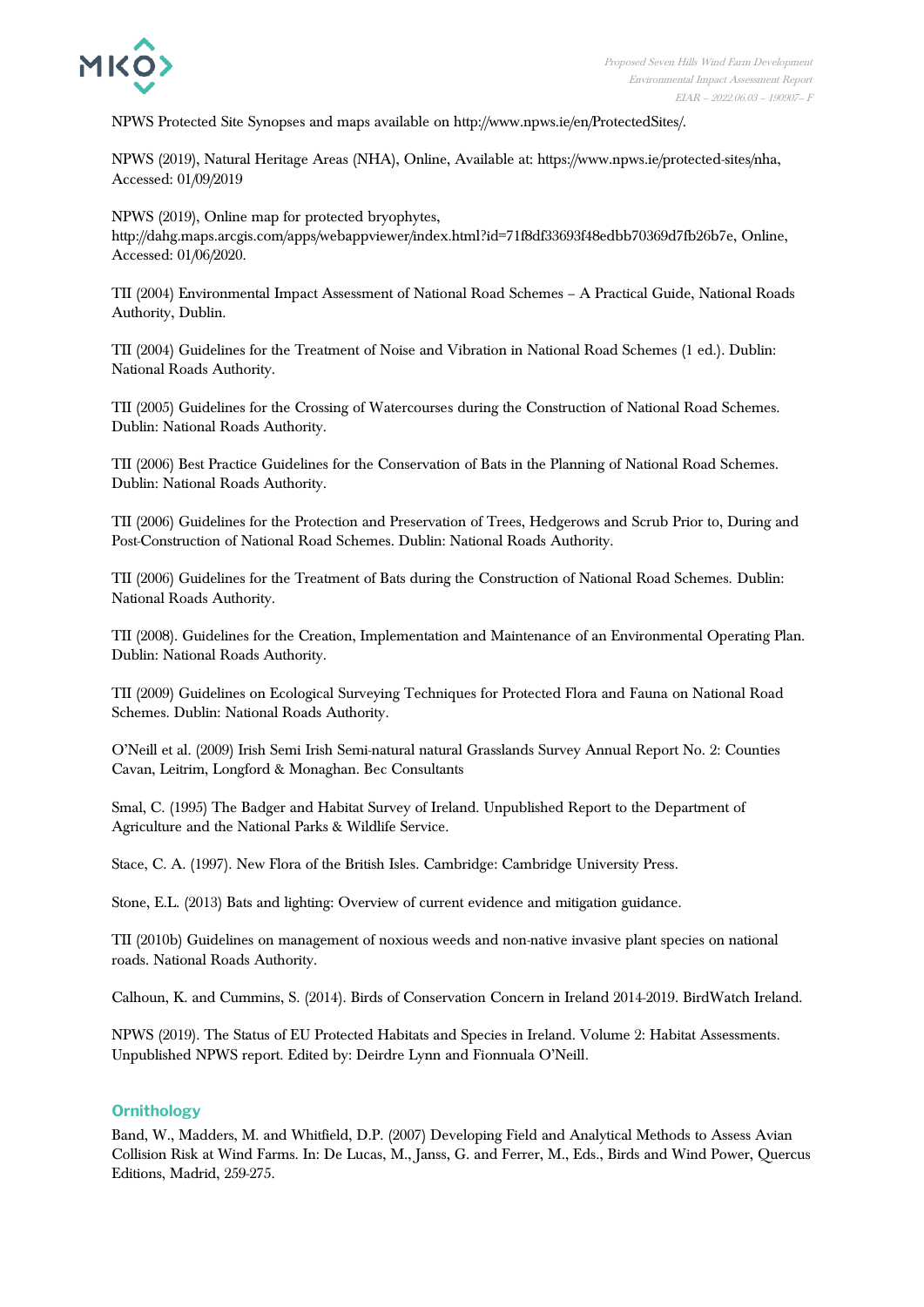

Bird Watch Ireland (2021). Whooper swan census results 2020. Online at https://birdwatchireland.ie/whooperswan-numbers-in-ireland-increase-in-new-census-results/ [accessed June 2021]

BTO Birdfacts: http://app.bto.org/birdfacts [Accessed June 2021].

Burke, B., Egan, F., Norriss, D. H., Wilson J. and Walsh, A. (2014) A review of Greenland White-fronted Geese in Ireland 1982/83 – 2011/12. National Parks and Wildlife Service. November 2014.

CIEEM (2018). Guidelines for Ecological Impact Assessment in the UK and Ireland: Terrestrial, Freshwater, Coastal and Marine. Chartered Institute of Ecology and Environmental Management, Winchester.

Colhoun, K. & Cummins, S. (2013). Birds of Conservation Concern in Ireland 2014–2019. Irish Birds 9: 523-544.

Devereux, C.L., Denny, M.J.H. and Whittingham, M.J. (2008). Minimal Effects of Wind Turbines on the Distribution of Wintering Farmland Birds. Journal of Applied Ecology 45, 1689–1694.

Douglas, D.J.T., Bellamy, P.E. and Pearce-Higgins, J.W. (2011). Changes in the Abundance and Distribution of Upland Breeding Birds at an Operational Wind Farm. Bird Study 58, 37-43.

Drewitt, A.L. and Langston, R.H.W. (2006). Assessing the Impacts of Wind Farms on Birds. Ibis 148, 29- 42.

Dürr, T. (2019). Vogelverluste an Windenergieanlagen / bird fatalities at wind turbines in Europe. Daten aus der zentralen Fundkartei der Staatlichen Vogelschutzwarte im Landesamt für Umwelt, Gesundheit und Verbraucherschutz Brandenburg zusammengestellt. Tobias Dürr; Stand vom: 07 January 2019. Online http://www.lfu.brandenburg.de/cms/detail.php/bb1.c.312579.de [Accessed in August 2019, currently unavailable].

Dürr, T. (2021). Vogelverluste an Windenergieanlagen / bird fatalities at wind turbines in Europe. Daten aus der zentralen Fundkartei der Staatlichen Vogelschutzwarte im Landesamt für Umwelt, Gesundheit und Verbraucherschutz Brandenburg zusammengestellt. Tobias Dürr; Stand vom: 07 Mai 2021. Online https://lfu.brandenburg.de/sixcms/media.php/9/Voegel-Uebersicht-Europa.xlsx [Accessed in October 2021.

Fasola, M. & Bogliani, G. (1990). Foraging Ranges of Mediterranean Seabirds. Colonial Waterbirds 13(1): 72-74.

Fielding, A.H. and Haworth, P.F. (2013). Farr Wind Farm: A Review of Displacement Disturbance on Golden Plover Arising from Operational Turbines 2005-2013. Haworth Conservation, Isle of Mull, Scotland.

Fijn R.C., Krijgsveld K.L., Prinsen H.A.M., Tijsen W. & Dirksen S. 2007. Effecten op zwanen en ganzen van het ECN windturbine testpark in de Wieringermeer. Aanvaringsrisico's en verstoring van foeragerende vogels. Report No. 07-094, Bureau Waardenburg, Culemborg, the Netherlands. www.buwa.nl/fileadmin/buwa\_upload/Bureau\_Waardenburg\_apporten/2007\_Fijn\_BW\_ganzen\_zwanen\_ ECNtestpark\_klein.pdf.

Fijn, R.C., Krijgsveld K.L., Tijsen W., Prinsen H.A.M. & Dirksen S. 2012. Habitat use, disturbance and collision risks for Bewick's Swans Cygnus columbianus wintering near a wind farm in the Netherlands. Wildfowl 62: 97– 116.

Fitzgerald, N., Burke, B. &Lewis, L.J. (2021). Irish Wetland Bird Survey: Results of waterbird monitoring in Ireland in 2016/17 and 2017/18. BirdWatch Ireland, Wicklow.

Gilbert, G., Stanbury, A. & Lewis, L. (2021). Birds of Conservation Concern in Ireland 4: (2020-2026). Irish Birds 43: 1-22.

Hardey, J., Crick, H.Q.P., Wernham, C., Riley, H., Etheridge, B., Thompson, D. (2013). Raptors: A field guide for surveys and monitoring (3rd Edition). The Stationery Office Edinburgh.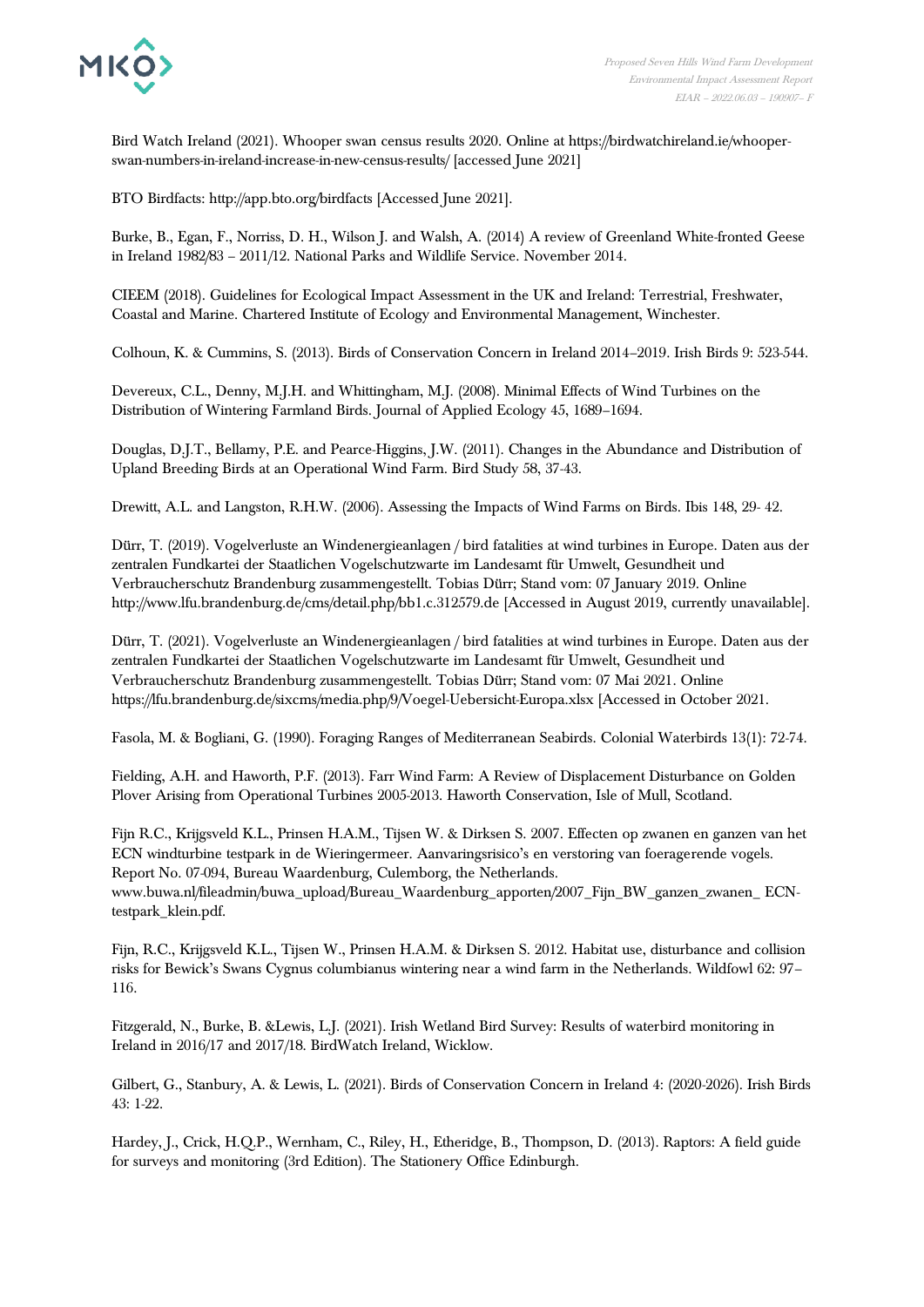

Holt, C., Austin, G., Calbrade, N., Mellan, H., Hearn, R., Stroud, D. Wotton, S. & Musgrove, A. 2012. Waterbirds in the UK 2010/11 The Wetland Bird Survey. British Trust for Ornithology, Royal Society for the Protection of Birds and Joint Nature Conservation Committee in association with Wildfowl & Wetlands Trust.

Hötker, H., Thomsen, K.-M. & H. Jeromin (2006): Impacts on biodiversity of exploitation of renewable energy sources: the example of birds and bats - facts, gaps in knowledge, demands for further research, and ornithological guidelines for the development of renewable energy exploitation. Michael-Otto-Institut im NABU, Bergenhusen.

International Wader Study Group (2020). European Golden Plover Survey. Online at https://www.waderstudygroup.org/news/european-golden-plover-survey-2020/ [accessed June 2021]

IWEA (2012). Best practice guidelines for the Irish wind energy industry. Irish Wind Energy Association.

I-WeBS species accounts. Online at https://c0amf055.caspio.com/dp/f4db30005dbe20614b404564be88 [accessed June 2021]

JNCC (2021). Black-headed gull survey species account. Online at https://jncc.gov.uk/our-work/black-headedgull-chroicocephalus-ridibundus/#annual-abundance-and-productivity-by-geographical-area-republic-of-ireland [accessed June 2021]

Langston, R.H.W. and Pullan, J.D. (2003). Windfarms and Birds: an Analysis of the Effects of Wind Farms on Birds, and Guidance on Environmental Assessment Criteria and Site Selection Issues. Report T-PVS/Inf. 2003. 12, by BirdLife International to the Council of Europe, Bern Convention on the Conservation of European Wildlife and Natural Habitats. RSPB/BirdLife in the UK.

National Biodiversity Data Centre (NBDC) website http://maps.biodiversityireland.ie/#/Map [accessed June 2021]

National Parks and Wildlife Service (NPWS) website www.npws.ie [accessed June 2021].

O'Brien, M. and Smith, K. W. (1992) Changes in the status of waders breeding on wet lowland grasslands in England and Wales between 1982 and 1989, Bird Study, 39:3, 165-176.

Pearce-Higgins, J.W., Stephen, L., Langston, R.H.W., Bainbridge, I.P. and Bullman, R. (2009). The Distribution of Breeding Birds Around Upland Wind Farms. Journal of Applied Ecology 46, 1323-1331.

Percival, S.M. (2003). Birds and wind farms in Ireland: A review of potential issues and impact assessment. Ecological Consulting.

Percival, S. (2005). Birds and Windfarms: What are the Real Issues? British Birds 98, 194-204.

Rees, E. C. (2012). Impacts of wind farms on swans and geese: a review. Wildfowl (2012) 62: 37–72. Wildfowl & Wetlands Trust.

Ruddock, M. and Whitfield, D.P. (2007). A Review of Disturbance Distances in Selected Bird Species. A Report from Natural Research (Projects) Ltd to Scottish Natural Heritage.

Scottish Natural Heritage (2009) Guidance on Methods for Monitoring Bird Populations at Onshore Wind Farms.

Scottish Natural Heritage (2014) Recommended bird survey methods to inform impact assessment of onshore wind farms.

Scottish Natural Heritage (SNH) (2016). Assessing Connectivity with Special Protection Areas (SPAs).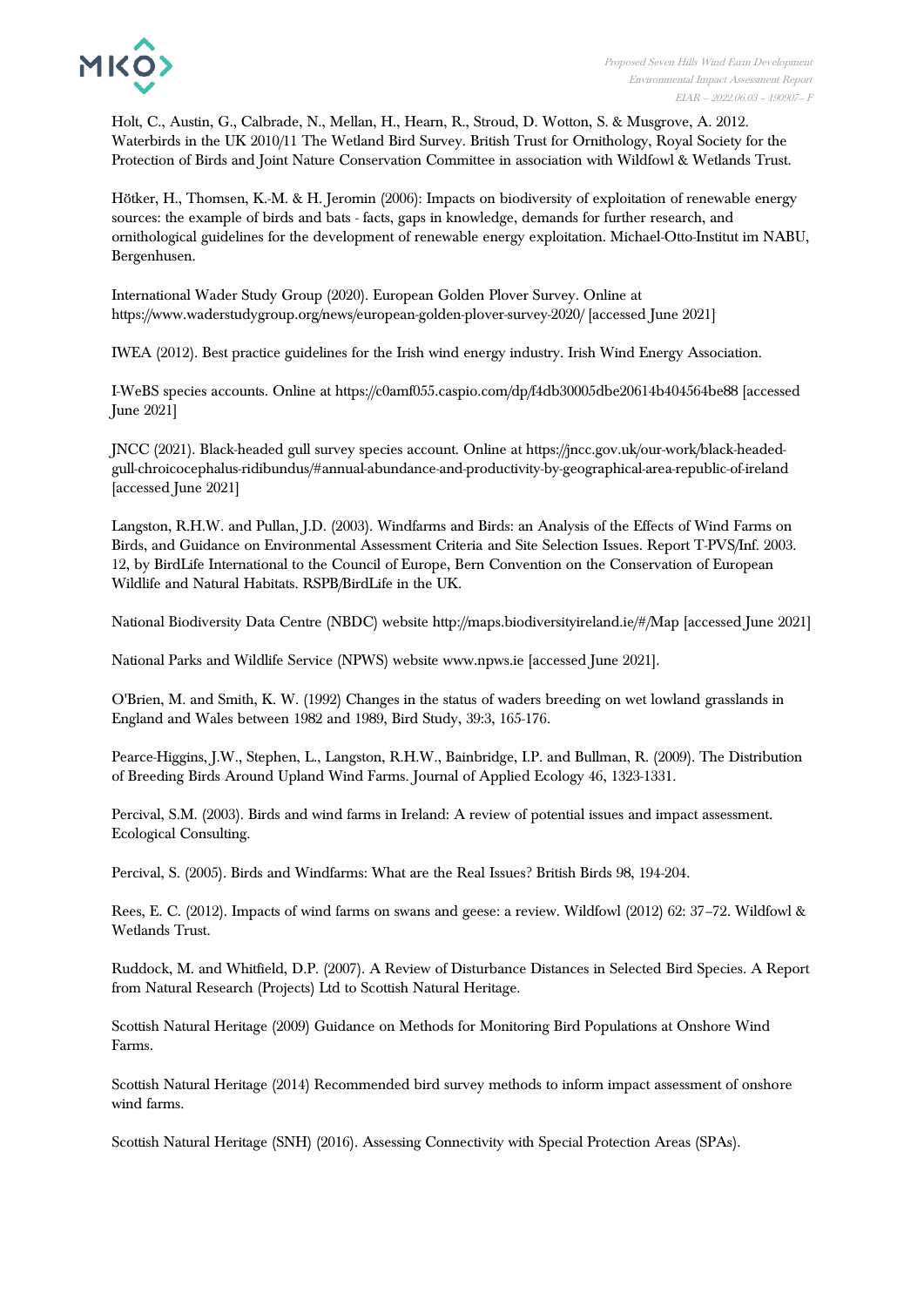

Scottish Natural Heritage (SNH) (2017). Recommended Bird Survey Methods to Inform Impact Assessment of Onshore Wind Farms. Version 2.

Scottish Natural Heritage (SNH) (2018). Assessing the Cumulative Impact of Onshore Wind Energy Developments.

Whitfield, D.P., Green, M. and Fielding, A.H. (2010). Are Breeding Eurasian Curlew Numenius Arquata Displaced by Wind Energy Developments? Natural Research Projects Ltd, Banchory, Scotland.

Wilson-Parr, R. & O'Brien, I. (Eds) (2019) Irish Raptor Study Group Annual Review 2018.

Wind Energy Ireland (WEI) website https://windenergyireland.com/about-wind/interactve-map [accessed June 2021]

Wind Energy Ireland (WEI) website. https://windenergyireland.com/about-wind/interactve-map [accessed June 2021]

WWT (2020). Greenland white-fronted goose study report. Online at https://monitoring.wwt.org.uk/wpcontent/uploads/2020/12/Greenland-White-fronted-Goose-Study-report-2019-20.pdf [accessed June 2021]

### **Land, Soils and Geology**

British Standards Institution (BSI). (2015) BS5930 - Code of Practice for Site Investigations.

Department of Housing, Planning and local Government, 2018: Guidelines for Planning Authorities and An Bord Pleanála on carrying out Environmental Impact Assessment.

Environmental Protection Agency (2022): Draft Guidelines on the Information to be contained in Environmental Impact Assessment Reports.

Environmental Protection Agency (September 2015): Draft - Advice Notes on Current Practice (in the preparation of Environmental Impact Statements).

Environmental Protection Agency (2003): Advice Notes on Current Practice (in the Preparation of Environmental Impact Statements).

European Union, 2017: Guidance on the preparation of the EIA Report (Directive 2011/92/EU as amended by 2014/52/EU).

Geological Survey of Ireland (GSI). (1999) Geology of Sligo - Leitrim, 1:100,000 scale Bedrock Geology Series, Sheet 7.

Geological Survey of Ireland: Roscommon County Geological Site Report - Castlesampson Esker.

Geological Survey of Ireland: Roscommon County Geological Site Report - Killeglan Karst landscape.

Institute of Geologists Ireland (2013): Guidelines for Preparation of Soils, Geology & Hydrogeology Chapters in Environmental Impact Statements.

IGSL Ltd (2021): Seven Hills Windfarm Site Investigation Factual Report

Malachy Walsh and Partners (MWP, 2021 (a)). Spoil Management Plan – Seven Hills Wind Farm, County Roscommon.

National Roads Authority (2008): Guidelines on Procedures for Assessment and Treatment of Geology,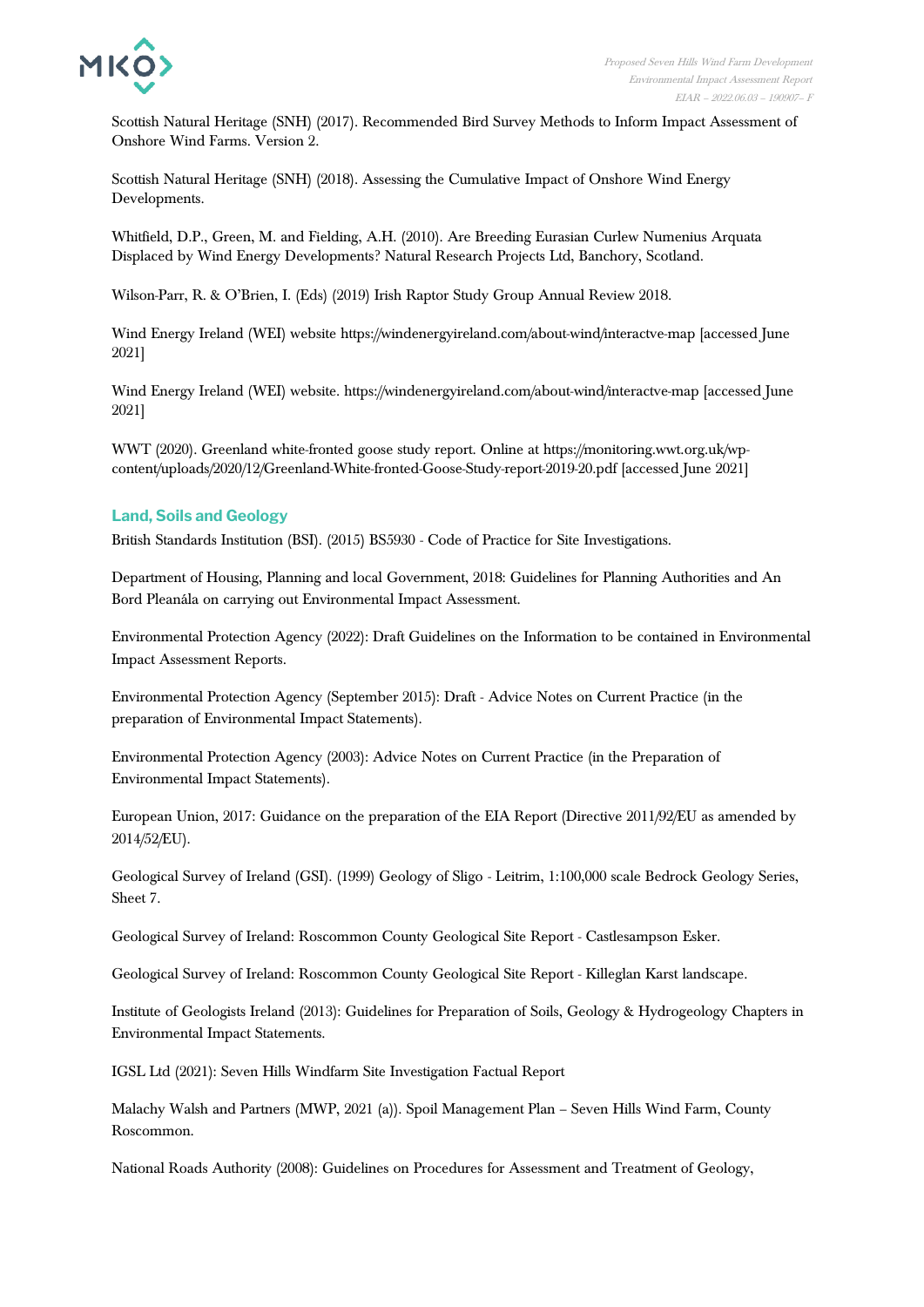

Hydrology and Hydrogeology for National Road Schemes.

Scottish Natural Heritage report (SNH) Research and Guidance on Restoration and Decommissioning of Onshore Wind Farms (SNH, 2013).

Parkes, M., Meehan, R., Preteseille, S. (2012): The Geological Heritage of Roscommon; An audit on County Geological Sites in Roscommon.

**Hydrology and Hydrogeology**

CIRIA (2006): Guidance on 'Control of Water Pollution from Linear Construction Projects' (CIRIA Report No. C648, 2006).

CIRIA (2006): Control of Water Pollution from Construction Sites - Guidance for Consultants and Contractors. CIRIA C532. London, 2006.

DoHLG (2006): Wind Farm Development Guidelines for Planning Authorities.

EPA (2017): Guidelines on the Information to be Contained in Environmental Impact Assessment Reports – Draft.

EPA (September 2015): Draft - Advice Notes on Current Practice (in the preparation of Environmental Impact Statements).

EPA (September 2015): Draft – Revised Guidelines on the Information to be Contained in Environmental Impact Statements.

EPA (2003): Advice Notes on Current Practice (in the preparation of Environmental Impact Statements).

GSI (2003(a)): Draft 1 - Suck South Groundwater Body Description.

GSI (2003(b)): Draft 3 – Funshinagh Groundwater Body Description.

GSI (2003(c)): Killeglan Water Supply Scheme (Tobermore Spring) Groundwater Source Protection Zone Report.

GSI (2012): The Geological Heritage of Roscommon – An Audit of County Geological Sites in Roscommon.

Geological Survey of Ireland: Roscommon County Geological Site Report - Castlesampson Esker.

Geological Survey of Ireland: Roscommon County Geological Site Report - Killeglan Karst landscape.

IAH (2018): Karst Hydrogeology of Mid-Roscommon – Field Guide.

IFI (2016): Guidelines on Protection of Fisheries during Construction Works in and Adjacent to Waters, Inland Fisheries Ireland (2016).

IGI, (2013): Guidelines for Preparation of Soils, Geology & Hydrogeology Chapters in Environmental Impact Statements, (Institute of Geologists Ireland, 2013).

NRA (2008): Guidelines on Procedures for Assessment and Treatment of Geology, Hydrology and Hydrogeology for National Road Schemes, (National Roads Authority, NRA, 2008).

PPG1 - General Guide to Prevention of Pollution (UK Guidance Note).

PPG5 – Works or Maintenance in or Near Watercourses (UK Guidance Note).

SLR (2019): Seven Hills Wind Farm Karst Geomorphology Assessment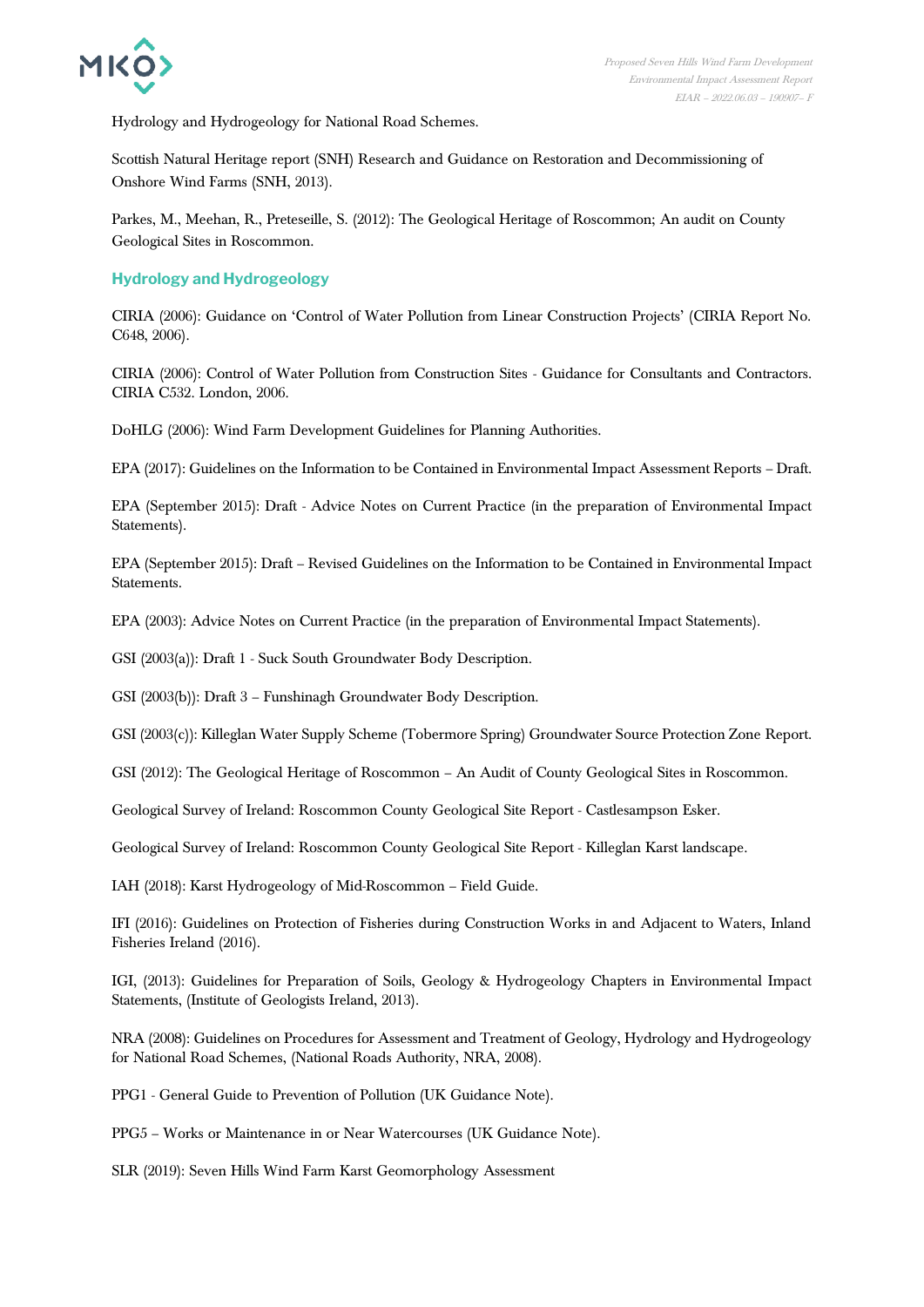

SNH (2010): Scottish Natural Heritage report (SNH): Good Practice During Wind Farm Construction.

SNH (2013): Scottish Natural Heritage report (SNH): Research and Guidance on Restoration and Decommissioning of Onshore Wind Farms.

#### **Air and Climate**

Burck et al., (2020) Results 2020. Climate Change Performance Index. New Climate Institute, Bonn.

Climate Action Network Europe (2018). Off Target Report, Brussels.

Climate Change Performance Index (CCPI) (2020) 2021 Results: Climate Mitigation Efforts of 57 Countries plus the EU. Covering 90% of the Global Greenhouse Gas Emissions. [www.ccpi.org](https://ccpi.org/download/the-climate-change-performance-index-2021/)

Council of the European Union (2008) Council Directive 2008/50/EC on ambient air quality and cleaner air for Europe. Official Journal of the European Union No. L152.

Council of the European Union (2004) Council Directive (2004/107/EC) relating to arsenic, cadmium, mercury, nickel and polycyclic aromatic hydrocarbons in ambient air. Official Journal of the European Union No. L23/3.

Council of the European Union (2002) Council Directive (2002/3/EC) relating to ozone in ambient air. Official Journal of the European Union No. L67/14.

Council of the European Union (2000) Council Directive 2000/69/EC relating to limit values for benzene and carbon monoxide in ambient air. Official Journal of the European Union No. L313.

Council of the European Union (1999) Council Directive 1999/30/EC relating to limit values for sulphur dioxide, nitrogen dioxide and oxides of nitrogen, particulate matter and lead in ambient air. Official Journal of the European Union No. L163/41

Department of Climate Change, Action & Environment (2021). Climate Action and Low Carbon Development (Amendment) Act 2021.

Department of Communications, Climate Action and Environment (2019) Climate Action Plan (CAP).

Department of Communications, Climate Action and Environment (2021) Climate Action Plan (CAP).

Department of the Environment, Heritage and Local Government (2004) Quarries and Ancillary Activities, Guidelines for Planning Authorities. Stationery Office, Dublin.

Department of the Environment, Heritage and Local Government (2007) National Climate Change Strategy 2007 – 2012. Stationery Office, Dublin.

Department of the Environment, Heritage and Local Government (2006). Wind Energy Development Guidelines for Planning Authorities (Revised). Stationery Office, Dublin.

Department of Climate Change, Action & Environment. Renewable Energy Action Plan (NREA) Submitted under Article 4 of Directive 2009/28/EC

Department of Climate Change, Action & Environment National Energy Efficiency Action Plan (NEEAP)

Department of Public Expenditure and Reform (2018) National Development Plan 2018-2027. Dublin.

Edenhofer et al., (2011) Renewable Energy Sources and Climate Change Mitigation: Summary for Policy makers and Technical Summary. Technical Support Unit Working Group III Potsdam Institute for Climate Impact Research (PIK) Published for the IPCC. [www.ipcc.ch](https://www.ipcc.ch/site/assets/uploads/2018/03/SRREN_FD_SPM_final-1.pdf)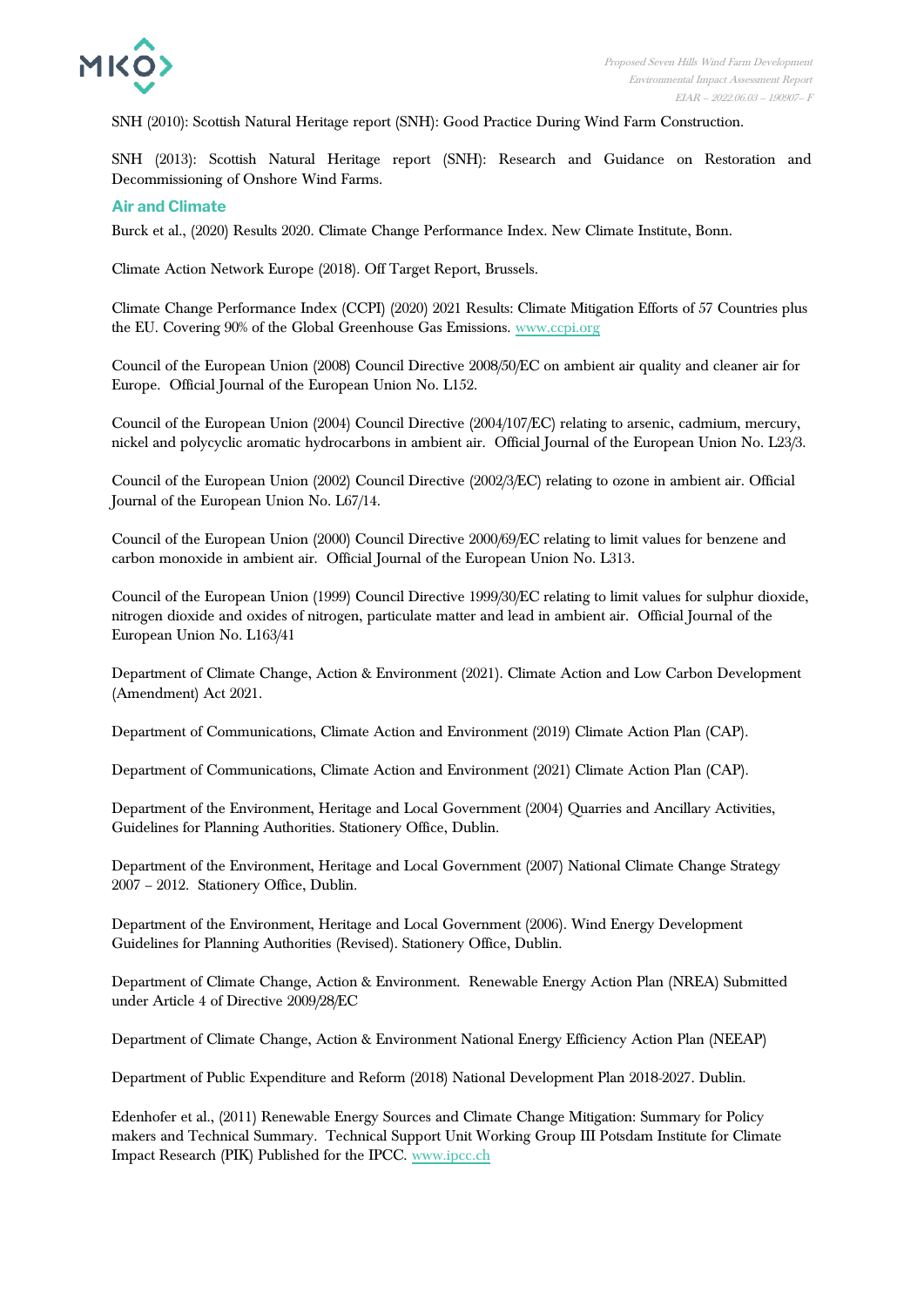

European Commission (2019) European Green Deal – European Climate Law, 2021

European Commission (2019) COP25 Climate Change Conference. Available at: [https://ec.europa.eu/clima/events/cop25-climate-change-conference\\_en](https://ec.europa.eu/clima/events/cop25-climate-change-conference_en)

European Commission (2021) COP26 Climate Change Conference. Available at:<https://ukcop26.org/>

European Commission (2015). COP21 Paris Agreement. Available at: [https://ec.europa.eu/clima/policies/international/negotiations/paris\\_en](https://ec.europa.eu/clima/policies/international/negotiations/paris_en)

European Commission (2010) Europe 2020 Strategy A European strategy for smart, sustainable and inclusive growth. Brussels.

European Environment Agency (2021) Air Quality in Europe - 2021 Report. EEA

Environmental Protection Agency (2021) Air Quality in Ireland 2020. EPA, Ireland.

Environmental Protection Agency (June 2021) Ireland's Greenhouse Gas Emissions Projections 2020-2040. EPA, Ireland.

Environmental Protection Agency (2020) Greenhouse Gas Emissions 1990 – 2020 (provisional figures)

Environmental Protection Agency (2018). Ireland's Greenhouse Gas Emissions Projections 2017 – 2035. EPA, Wexford.

European Union (2017) Guidance on the preparation of the EIA Report (Directive 2011/92/EU as amended by 2014/52/EU).

Environmental Protection Agency (2017). Irelands Environment 2017 – As Assessment. EPA, Wexford.

Eurostat (2018), Smarter, greener, more inclusive? Indicators to Support the Europe 2020 Strategy. European Union, Luxembourg.

Government of Ireland (1999) Environmental Protection Agency Act 1992 (Ambient Air Quality Assessment and Management) Regulations 1999.

Government of Ireland (2011) Air Quality Standards Regulations 2011 (S.I. No. 180 of 2011) as amended by the Air Quality Standards (Amendments)

Government of Ireland (2016) Arsenic, Cadmium, Mercury, Nickel and Polycyclic Aromatic Hydrocarbons in Ambient Air Regulations, 2016 (S.I. 659 2016).

Government of Ireland (2004) Ozone in Ambient Air Regulations 2004 (S.I. No. 53 of 2004).

Government of Ireland (2002) Air Quality Standards Regulations 2002 (S.I. No. 271 of 2002).

Government of Ireland (1999) Ambient Air Quality Assessment and Management Regulations 1999 (S.I. No. 33 of 1999).

Intergovernmental Panel on Climate Change (IPCC) (2021) Sixth Assessment Report - Climate Change 2021: The Physical Science Basis. [www.ipcc.ch](https://www.ipcc.ch/report/ar6/wg1/)

Met Éireann [www.met.ie](http://www.met.ie/)

United Nations (2021). COP26 Climate Change Conference, Glasgow.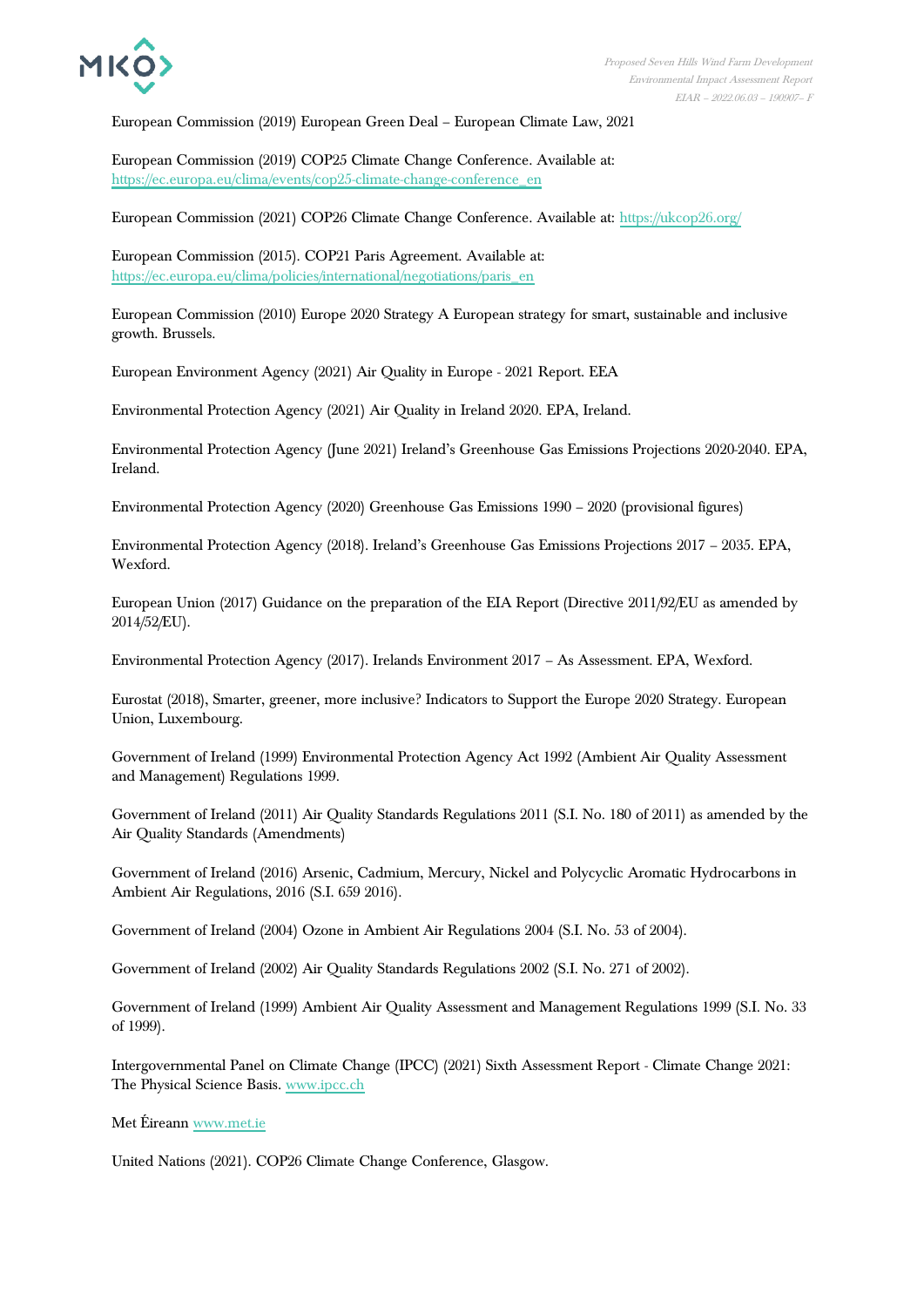

United Nations (2015) Transforming our World: the 2030 Agenda for Sustainable Development. Available at: https://sustainabledevelopment.un.org/sdgs

United Nations (2012). Doha Amendment to the Kyoto Protocol. United Nations Framework Convention on Climate Change.

United Nations (1998). Kyoto Protocol to the United Nations Framework Convention on Climate Change. United Nations Framework Convention on Climate Change, Bonn.

Scottish Government (2008) Calculating Carbon Savings from Wind Farms on Scottish Peat Lands.

## **Noise and Vibration**

Birgitta Berglund, B., Lindvall, T., Schwela, D. H., (1995) Community Noise. World Health Organisation (WHO), Geneva.

BS 5228-1:2009+A1:2014 Code of practice for noise and vibration control on construction and open sites – Noise.

BS 5228-2:2009+A1:2014 Code of practice for noise and vibration control on construction and open sites – Part 2: Vibration.

BS 7385 (1993) Evaluation and measurement for vibration in buildings – Part 2: Guide to damage levels from groundborne vibration.

Department of Environment Food and Rural Affairs, the Department of Business, Enterprise and Regulatory Reform and the Department of Communities and Local Government (2007) Research into Aerodynamic Modulation of Wind Turbine Noise.

Department of Housing, Planning and Local Government (December 2019) Draft Revised Wind Energy Development Guidelines. DHPLG, Dublin.

Department of the Environment, Heritage and Local Government (2006). Wind Energy Development Guidelines for Planning Authorities. DoEHLG, Dublin.

Department of Trade & Industry (UK) Energy Technology Support Unit (ETSU) publication (1996) The Assessment and Rating of Noise from Wind Farms.

DIN 45680:2013-09 (2013) Draft Measurement and Assessment of Low-frequency Noise Emissions.

Environmental Protection Agency (2011) Guidance Note for Noise: Assessment of Wind Turbine Operations at EPA Licensed Sites (NG3).

Environmental Protection Agency (2016) Guidance Note for Noise: Licence Applications, Surveys and Assessments in Relation to Scheduled Activities (NG4).

Environmental Protection Agency (May 2022): Guidelines on the Information to be Contained in Environmental Impact Assessment Reports. EPA, Wexford.

Health Canada (2014) Wind Turbine Noise and Health Study: Summary of Results. Government of Canada.

Highways England, Transport Scotland, The Welsh Government and The Department of Infrastructure (2019) Design Manual for Roads and Bridges (DMRB).

Highways England, Transport Scotland, The Welsh Government and The Department of Infrastructure (2020) Design Manual for Roads and Bridges LA 111 Sustainability & Environmental Appraisal. Noise and Vibration Rev 2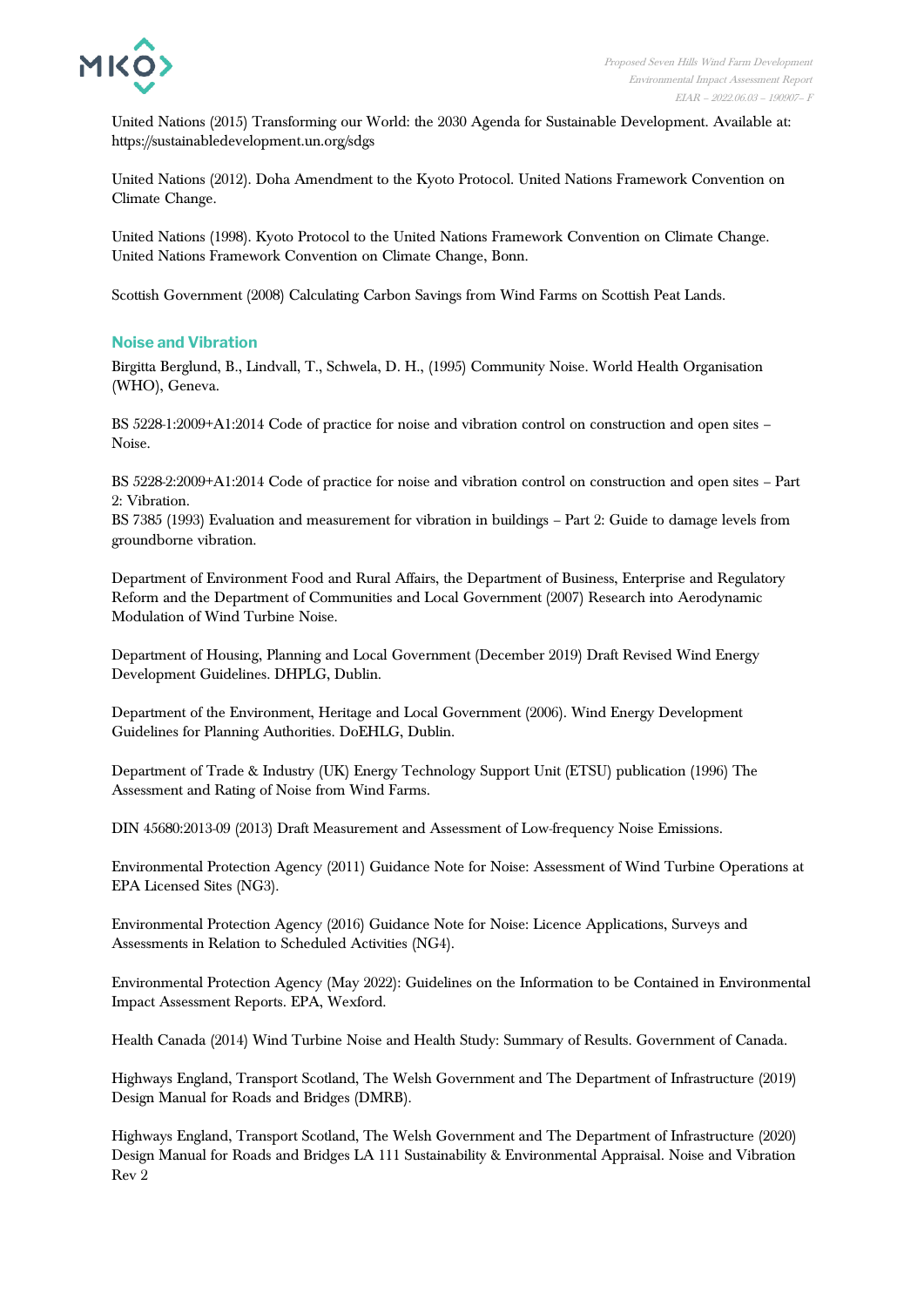

Institute of Acoustics (2016) Noise Working Group (Wind Turbine Noise) Amplitude Modulation Working Group (AMWG) document A Method for Rating Amplitude Modulation in Wind Turbine Noise. IOA, Milton Keynes.

Institute of Acoustics document (2013) A Good Practice Guide to the Application of ETSU-R-97 for the Assessment and Rating of Wind Turbine Noise. IoA, Milton Keynes.

ISO 1996 (2017) Acoustics — Description, measurement and assessment of environmental noise.

ISO 9613 (1996) Acoustics – Attenuation of sound outdoors, Part 2: General method of calculation.

McCunney et al (2014) Wind Turbines and Health: A Critical Review of the Scientific Literature. Journal of Occupational and Environmental Medicine. Vol 56, pp. 108-130.

National Health and Medical Research Council (2015) Evidence on Wind Farms and Human Health. Australian Government.

RenewableUK AM project (2013) Wind Turbine Amplitude Modulation: Research to Improve Understanding as to its Cause and Effect. Renewable UK

South Australian Environment Protection Authority (2013) Infrasound levels near windfarms and in other environments. Resonate Acoustics, Adelaide.

State Office for the Environment, Measurement and Nature Conservation of the Federal State of Baden-Württemberg (2016) Low Frequency Noise Incl. Infrasound from Wind Turbines and Other Sources.

Transport Infrastructure Ireland (TII 2004) (formerly National Roads Authority (NRA 2004)) document Guidelines for the Treatment of Noise and Vibration in National Road Schemes.

UK Health Protection Agency (2010) Health Effects of Exposure to Ultrasound and Infrasound, Report of the independent Advisory Group on Non-ionising Radiation.

### **Landscape and Visual**

Carmarthenshire County Council (2013) Cumulative Impact of Wind Turbines on Landscape and Visual Amenity.

Department of Housing, Planning and Local Government (December 2019) Draft Revised Wind Energy Development Guidelines. DHPLG, Dublin.

Department of the Environment, Heritage and Local Government (2006). Wind Energy Development Guidelines for Planning Authorities. DoEHLG, Dublin.

Department of the Environment and Local Government (2000) Landscape and Landscape Assessment: Consultation Draft of Guidelines for Planning Authorities' DoEHLG, Dublin.

Landscape Institute (2017) Visual Representation of Development Proposals. Guidance Note 02/17. London.

Landscape Institute (2011) Photography and photomontage in landscape and visual impact assessment. Advice Note 01/11. London.

Roscommon County Development Plan 2022-2028

Scottish Natural Heritage (2017) Siting and Designing Wind Farms in the Landscape, Version 3a. SNH, Stirling.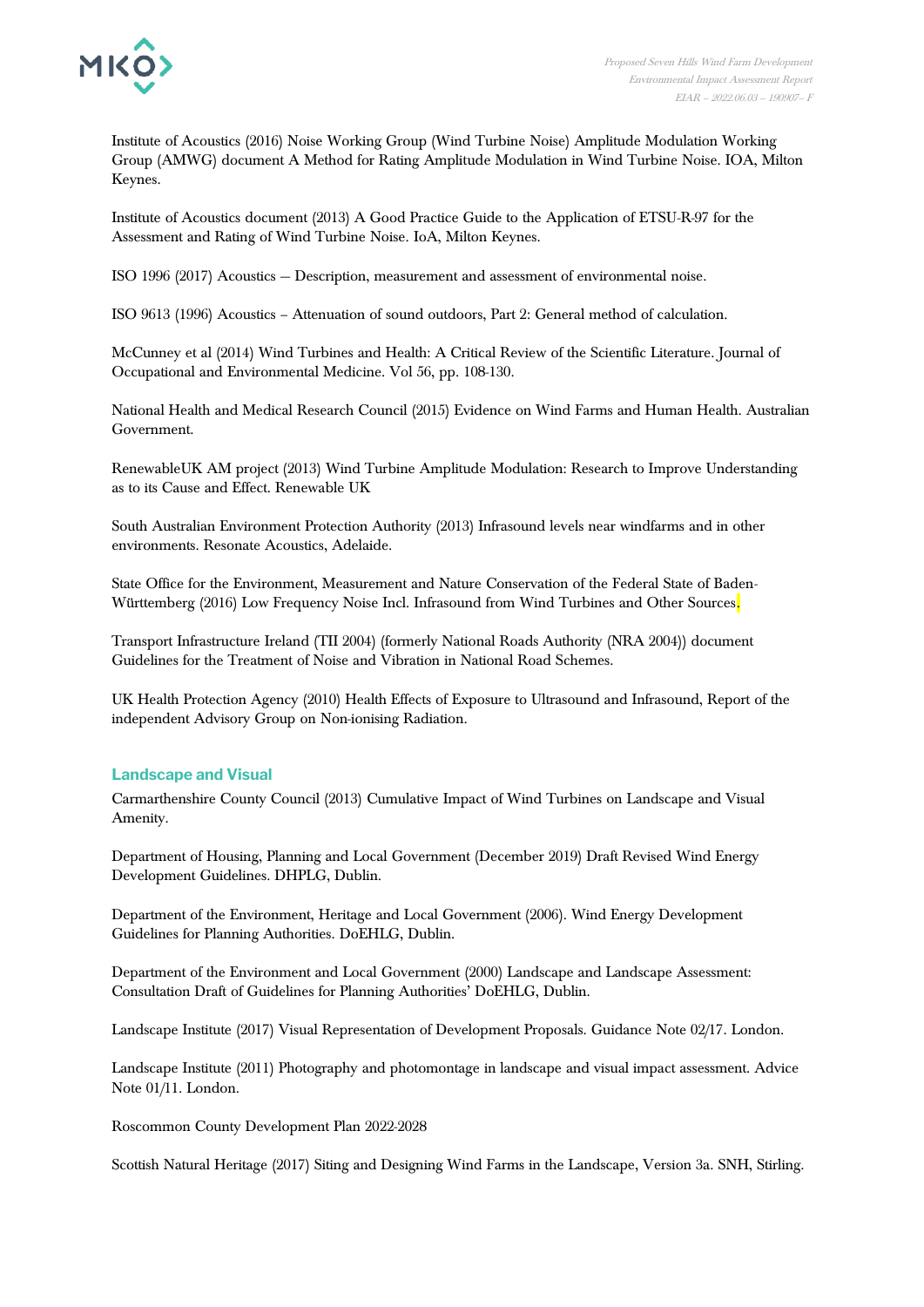

Scottish Natural Heritage (2017) Visual Representation of Wind Farms: Version 2.2 SNH, Stirling.

Scottish Natural Heritage (2015) Spatial Planning for Onshore Wind Turbines – natural heritage considerations. SNH, Stirling.

Scottish Natural Heritage (2012) Assessing the Cumulative Impact of Onshore Wind Energy Developments. SNH, Stirling.

Scottish Natural Heritage (2002) Visual Assessment of Wind Farms: Best Practice SNH, Stirling.

### **Archaeological and Cultural Heritage**

Department of Arts, Heritage, Gaeltacht and the Islands. 1999. Framework and Principles for the Protection of the Archaeological Heritage. Dublin.

Department of Housing, Local Government and Heritage. Record of Monuments and Places, Counties Roscommon and Galway. Unpublished.

Edwards, N. 2006. The Archaeology of Early Medieval Ireland. Oxford.

Environmental Protection Agency. 2002. Guidelines on the Information to be Contained in Environmental Impact Statements. Wexford.

Environmental Protection Agency. 2022. Guidelines on the Information to be Contained in Environmental Impact Assessment Reports. Wexford.

European Commission. 2017. Environmental Impact Assessment of Projects- Guidance on the Preparation of the Environmental Impact Assessment Report. Luxembourg.

Galway County Council. 2015. Galway County Development Plan 2015 – <sup>2021</sup>. Galway.

Galway County Council. 2021. Draft Galway County Development Plan 2022 – <sup>2028</sup>. Galway.

Kelly, E.P. 2006. "Secrets of the Bog Bodies: The Enigma of the Iron Age Explained", in Archaeology Ireland Vol. 20, No. 1, Issue No. 75. Wicklow.

Roscommon County Council. 2022. Roscommon County Development Plan 2022 – <sup>2028</sup>. Roscommon.